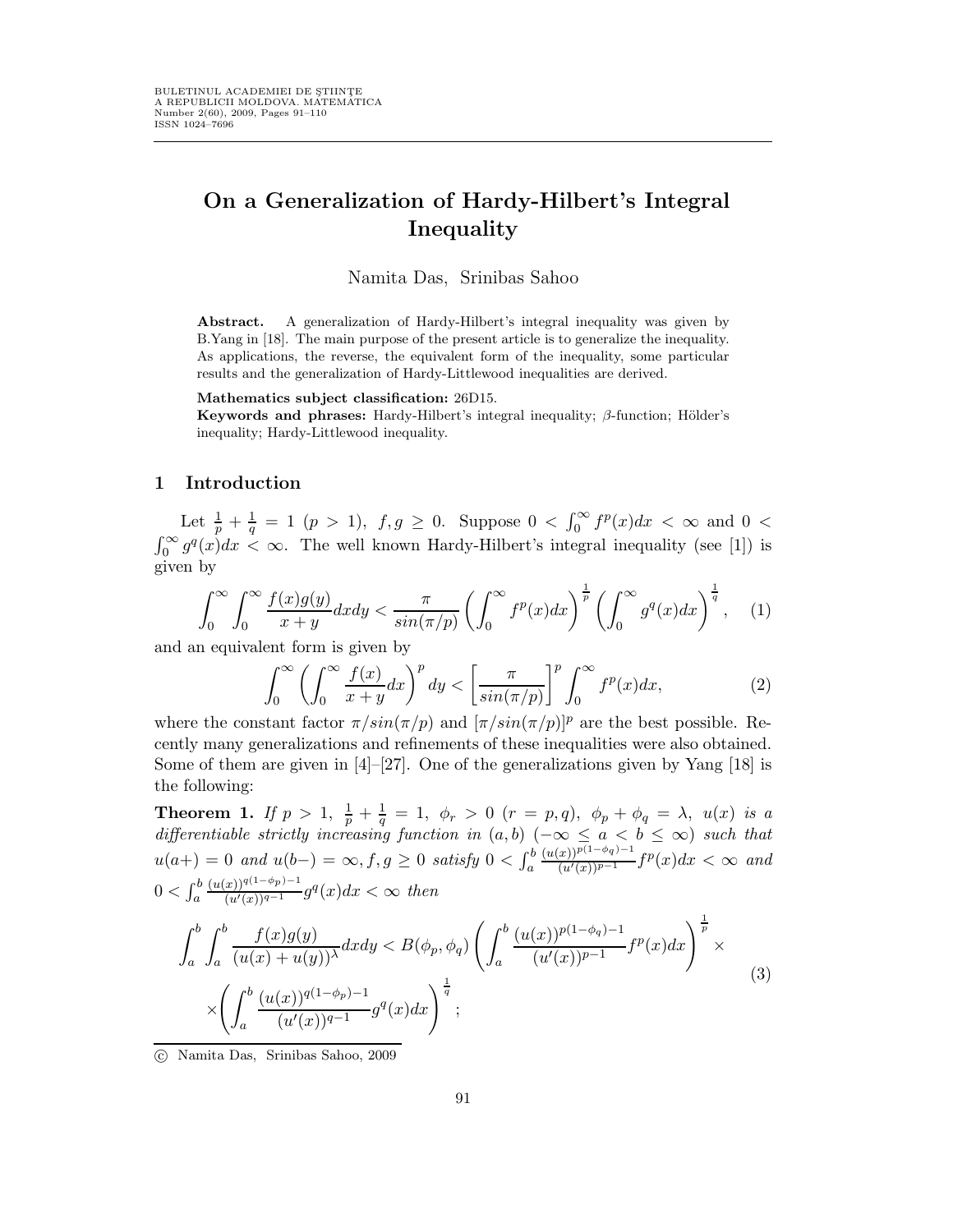where the constant factor  $B(\phi_p, \phi_q)$  is the best possible. If  $p < 1(p \neq 0), \{\lambda : \phi_r > \lambda \}$  $0, (r = p, q), \phi_p + \phi_q = \lambda \} \neq \Phi$ , with the above assumption, the reverse of (3) holds and the constant factor is still the best possible.

In this paper, we have generalized the inequality (3), where we have weakened the normalized condition  $\phi_p + \phi_q = \lambda$  and considered two different functions  $u(x)$ and  $v(x)$ , which is more generalized inequality and from which most of the recent results are obtained by specialising the parameters and the functions  $u(x)$  and  $v(x)$ . We have also given the generalization of Hardy–Littlewood inequality.

# 2 Some Lemmas

We first set the following notations: Suppose  $p \notin \{0,1\}, \frac{1}{p} + \frac{1}{q}$  $\frac{1}{q} = 1, 0 <$  $\phi_r < \lambda$  ( $r = p, q$ ),  $u(x)$  and  $v(x)$  are differentiable strictly increasing function in  $(a, b)$  ( $-\infty \le a < b \le \infty$ ) and  $(c, d)$  ( $-\infty \le c < d \le \infty$ ) respectively such that  $u(a+) = v(c+) = 0$  and  $u(b-) = v(d-) = \infty$ .

We need the formula of the  $\beta$ -function as (cf. Wang et al. [3]):

$$
B(p,q) = \int_0^\infty \frac{1}{(1+t)^{p+q}} t^{p-1} dt = B(q,p)
$$
 (4)

**Lemma 1.** (cf. Kuang [2]). If  $p > 1$ ,  $\frac{1}{p} + \frac{1}{q}$  $\frac{1}{q} = 1, \ \omega(t) > 0, \ f, g \ge 0, f \in L^p_\omega(E)$ and  $g \in L^q_\omega(E)$ , then one has the Hölder's inequality with weight as:

$$
\int_{E} \omega(t) f(t) g(t) dt \leq \left\{ \int_{E} \omega(t) f^{p}(t) dt \right\}^{\frac{1}{p}} \left\{ \int_{E} \omega(t) g^{q}(t) dt \right\}^{\frac{1}{q}}.
$$
\n(5)

If  $p < 1(p \neq 0)$ , with the above assumption, the reverse of (5) holds, where the equality in the above two cases holds if and only if there exists non-negative real numbers  $c_1$  and  $c_2$  such that they are not all zero and

$$
c_1 f^p(t) = c_2 g^q(t), \quad a. e. \text{ in } E.
$$

**Lemma 2.** Define  $\omega_{\lambda}(u, v, p, x)$  and  $\omega_{\lambda}(v, u, q, y)$  as

$$
\omega_{\lambda}(u,v,p,x) = \int_{c}^{d} \frac{(v(y))^{\phi_p - 1} v'(y)}{(u(x) + v(y))^{\lambda}} dy, \ x \in (a,b),
$$
\n(6)

$$
\omega_{\lambda}(v, u, q, y) = \int_{a}^{b} \frac{(u(x))^{\phi_q - 1} u'(x)}{(u(x) + v(y))^{\lambda}} dx, y \in (c, d).
$$
 (7)

Then

$$
\omega_{\lambda}(u,v,p,x) = B(\phi_p, \lambda - \phi_p)(u(x))^{\phi_p - \lambda}, \ x \in (a,b), \tag{8}
$$

$$
\omega_{\lambda}(v, u, q, y) = B(\phi_q, \lambda - \phi_q)(v(y))^{\phi_q - \lambda}, \ y \in (c, d).
$$
\n(9)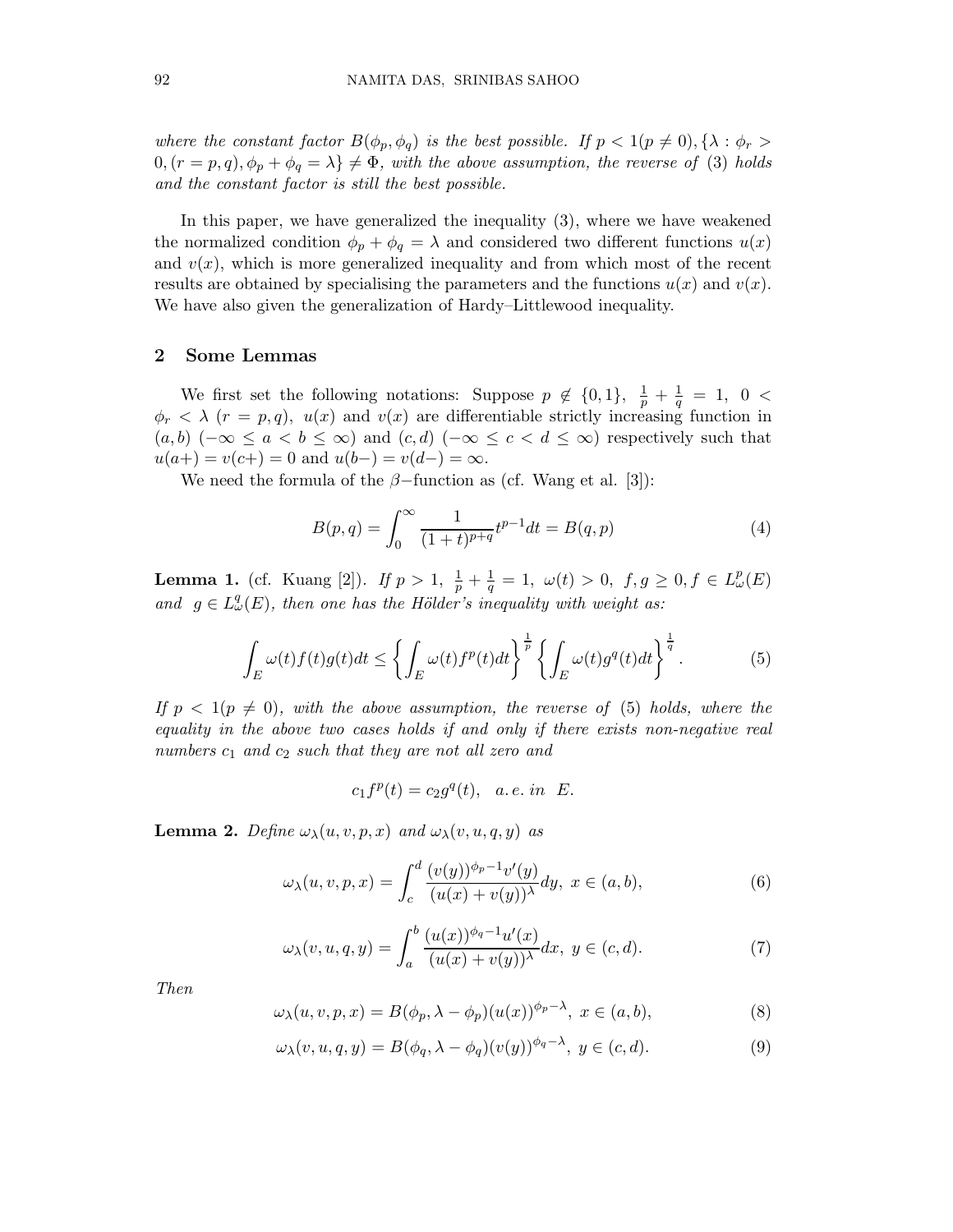*Proof.* Setting  $t = \frac{v(y)}{u(x)}$  $\frac{v(y)}{u(x)}$  in (6), we have

$$
\omega_{\lambda}(u, v, p, x) = \int_0^{\infty} \frac{(tu(x))^{\phi_p - 1} u(x)}{(u(x) + tu(x))^{\lambda}} dt =
$$

$$
= (u(x))^{\phi_p - \lambda} \int_0^{\infty} \frac{1}{(1+t)^{\lambda}} t^{\phi_p - 1} dt.
$$

By (4), we get (8). Similarly, (9) can be proved. The lemma is proved.

**Lemma 3.** Suppose  $\phi_p + \phi_q = \lambda$ . Take  $a_1 = u^{-1}(1)$ ,  $c_1 = v^{-1}(1)$ . (i) If  $p > 1$ ,  $\frac{1}{p} + \frac{1}{q}$  $\frac{1}{q} = 1$  and  $0 < \varepsilon < q\phi_p$ , then

$$
I := \int_{a_1}^{b} \int_{c_1}^{d} \frac{(u(x))^{\phi_q - \frac{\varepsilon}{p} - 1} u'(x)(v(y))^{\phi_p - \frac{\varepsilon}{q} - 1} v'(y)}{(u(x) + v(y))^{\lambda}} dx dy >
$$
  
> 
$$
\frac{1}{\varepsilon} B \left( \phi_p - \frac{\varepsilon}{q}, \phi_q + \frac{\varepsilon}{q} \right) - \bigcirc(1).
$$
 (10)

(ii) If  $0 < p < 1$  (or  $p < 0$ ) and  $0 < \varepsilon < -q\phi_q$  (or  $0 < \varepsilon < q\phi_p$ ), then

$$
I < \frac{1}{\varepsilon} B\left(\phi_p - \frac{\varepsilon}{q}, \phi_q + \frac{\varepsilon}{q}\right). \tag{11}
$$

*Proof.* For fixed  $x \in (a_1, b)$ , setting  $t = \frac{v(y)}{u(x)}$  $\frac{v(y)}{u(x)}$  in (10), we have

$$
I := \int_{a_1}^{b} (u(x))^{-1-\epsilon} u'(x) \left( \int_{\frac{1}{u(x)}}^{\infty} \frac{1}{(1+t)^{\lambda}} t^{\phi_p - \frac{\epsilon}{q} - 1} dt \right) dx =
$$
  
\n
$$
= \int_{a_1}^{b} \frac{u'(x)}{(u(x))^{1+\epsilon}} dx \int_{0}^{\infty} \frac{1}{(1+t)^{\lambda}} t^{\phi_p - \frac{\epsilon}{q} - 1} dt -
$$
  
\n
$$
- \int_{a_1}^{b} \frac{u'(x)}{(u(x))^{1+\epsilon}} \left( \int_{0}^{\frac{1}{u(x)}} \frac{1}{(1+t)^{\lambda}} t^{\phi_p - \frac{\epsilon}{q} - 1} dt \right) dx >
$$
  
\n
$$
> \frac{1}{\epsilon} \int_{0}^{\infty} \frac{1}{(1+t)^{\lambda}} t^{\phi_p - \frac{\epsilon}{q} - 1} dt - \int_{a_1}^{b} \frac{u'(x)}{u(x)} \left( \int_{0}^{\frac{1}{u(x)}} t^{\phi_p - \frac{\epsilon}{q} - 1} dt \right) dx =
$$
  
\n
$$
= \frac{1}{\epsilon} \int_{0}^{\infty} \frac{1}{(1+t)^{\lambda}} t^{\phi_p - \frac{\epsilon}{q} - 1} dt - \left( \phi_p - \frac{\epsilon}{q} \right)^{-2}.
$$
  
\n(12)

By (4), inequality (10) is valid. If  $0 < p < 1$  (or  $p < 0$ ), by (12) we get

$$
I < \int_{a_1}^b \frac{u'(x)}{(u(x))^{1+\varepsilon}} dx \int_0^\infty \frac{1}{(1+t)^\lambda} t^{\phi_p - \frac{\varepsilon}{q} - 1} dt
$$

and then by (4), inequality (11) is valid. The lemma is proved.

 $\Box$ 

 $\Box$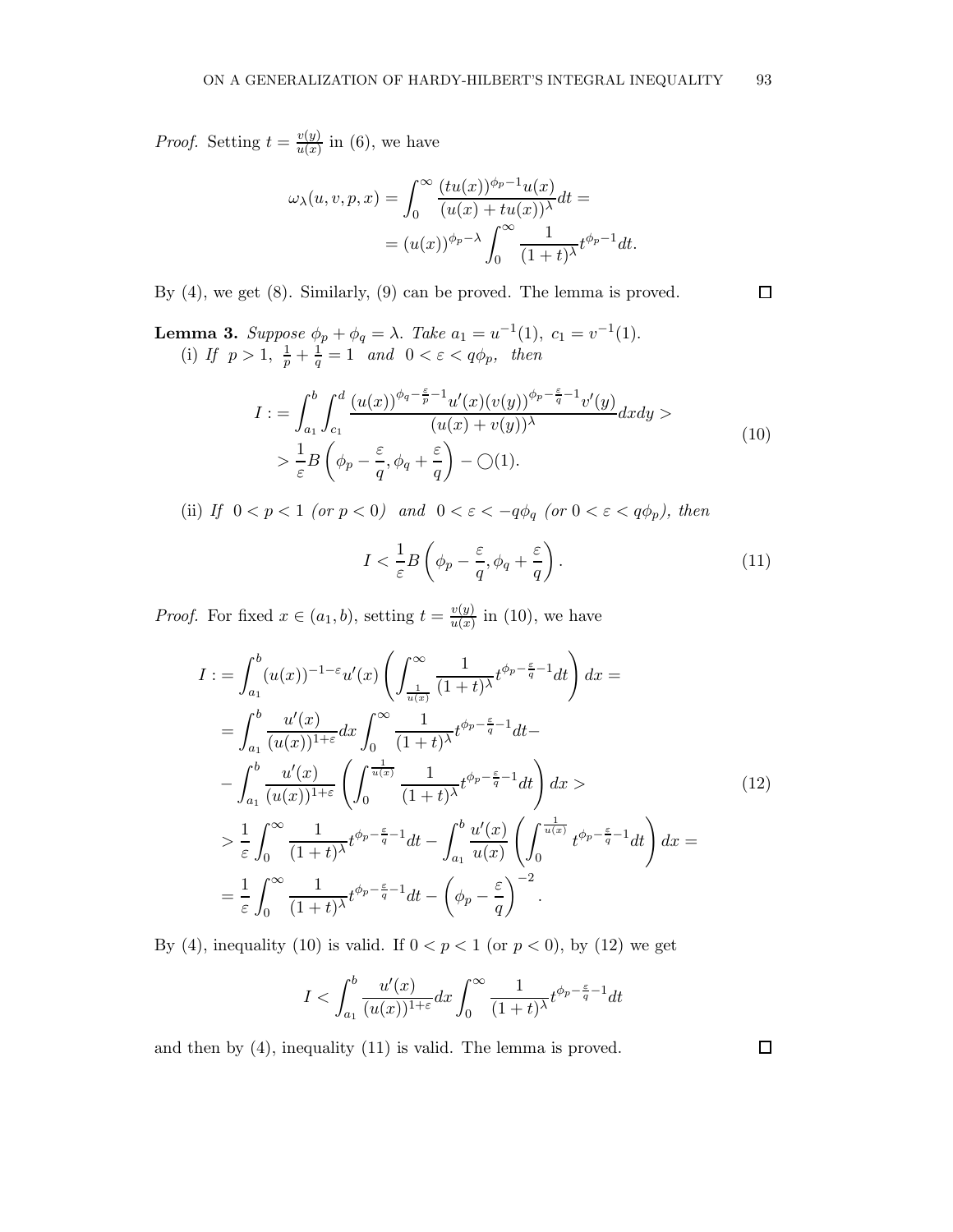# 3 Main Results

**Theorem 2.** If  $p > 1$ ,  $\frac{1}{p} + \frac{1}{q}$  $\frac{1}{q}=1, 0<\phi_r<\lambda\ (r=p,q) \ \ \textit{and} \ \ f,g\geq 0 \ \ \textit{satisfy}$  $0<\int_a^b$  $\frac{(u(x))^{\phi_p-\lambda+(p-1)(1-\phi_q)}}{(u'(x))^{p-1}}f^p(x)dx < \infty$  and  $0 < \int_c^d$  $(v(x))^{\phi_q - \lambda + (q-1)(1-\phi_p)}$  $\frac{q^{(q-x)+(q-1)(1-\varphi p)}}{(v'(x))^{q-1}}g^q(x)dx <$  $∞$  then

$$
\int_{a}^{b} \int_{c}^{d} \frac{f(x)g(y)}{(u(x)+v(y))^\lambda} dxdy \leq H_{\lambda}(\phi_p, \phi_q) \left( \int_{a}^{b} \frac{(u(x))^{\phi_p - \lambda + (p-1)(1-\phi_q)}}{(u'(x))^{p-1}} f^p(x) dx \right)^{\frac{1}{p}} \times \left( \int_{c}^{d} \frac{(v(x))^{\phi_q - \lambda + (q-1)(1-\phi_p)}}{(v'(x))^{q-1}} g^q(x) dx \right)^{\frac{1}{q}}
$$
\n
$$
(13)
$$

where  $H_{\lambda}(\phi_p, \phi_q) = B^{\frac{1}{p}}(\phi_p, \lambda - \phi_p)B^{\frac{1}{q}}(\phi_q, \lambda - \phi_q).$ 

If  $p < 1(p \neq 0), \{\lambda : 0 < \phi_r < \lambda, r = p, q\} \neq \Phi$ , with the above assumption, the reverse of (13) holds.

Proof. By (5), we have

$$
\int_{a}^{b} \int_{c}^{d} \frac{f(x)g(y)}{(u(x)+v(y))^{\lambda}} dxdy =
$$
\n
$$
= \int_{a}^{b} \int_{c}^{d} \frac{1}{(u(x)+v(y))^{\lambda}} \left[ \frac{(v(y))^{(\phi_{p}-1)/p} (v'(y))^{1/p}}{(u(x))^{(\phi_{q}-1)/q} (u'(x))^{1/q}} f(x) \right] \times
$$
\n
$$
\times \left[ \frac{(u(x))^{(\phi_{p}-1)/q} (u'(x))^{1/q}}{(v(y))^{(\phi_{p}-1)/p} (v'(y))^{1/p}} g(y) \right] dxdy \leq \qquad (14)
$$
\n
$$
\leq \left\{ \int_{a}^{b} \left[ \int_{c}^{d} \frac{(v(y))^{(\phi_{p}-1)} v'(y)}{(u(x)+v(y))^{\lambda}} dy \right] \frac{(u(x))^{(p-1)(1-\phi_{q})}}{(u'(x))^{p-1}} f^{p}(x) dx \right\}^{\frac{1}{p}} \times
$$
\n
$$
\times \left\{ \int_{c}^{d} \left[ \int_{a}^{b} \frac{(u(x))^{(\phi_{q}-1)} u'(x)}{(u(x)+v(y))^{\lambda}} dx \right] \frac{(v(y))^{(q-1)(1-\phi_{p})}}{(v'(y))^{q-1}} g^{q}(y) dy \right\}^{\frac{1}{q}}.
$$

If (14) takes the form of equality, then by (5) there exist non negative numbers  $c_1$ and  $c_2$  such that they are not all zero and

$$
c_1 \frac{(v(y))^{\phi_p - 1} v'(y)(u(x))^{(p-1)(1-\phi_q)}}{(u'(x))^{p-1}} f^p(x) =
$$
  
= 
$$
c_2 \frac{(u(x))^{\phi_q - 1} u'(x)(v(y))^{(q-1)(1-\phi_p)}}{(v'(y))^{q-1}} g^q(y),
$$
 a.e. in  $(a, b) \times (c, d)$ .

It follows that

$$
c_1 \frac{(u(x))^{p(1-\phi_q)}}{(u'(x))^{p-1}} f^p(x) = c_2 \frac{(v(y))^{q(1-\phi_p)}}{(v'(y))^{q-1}} g^q(y) = c_3, \quad \text{a.e. in } (a, b) \times (c, d)
$$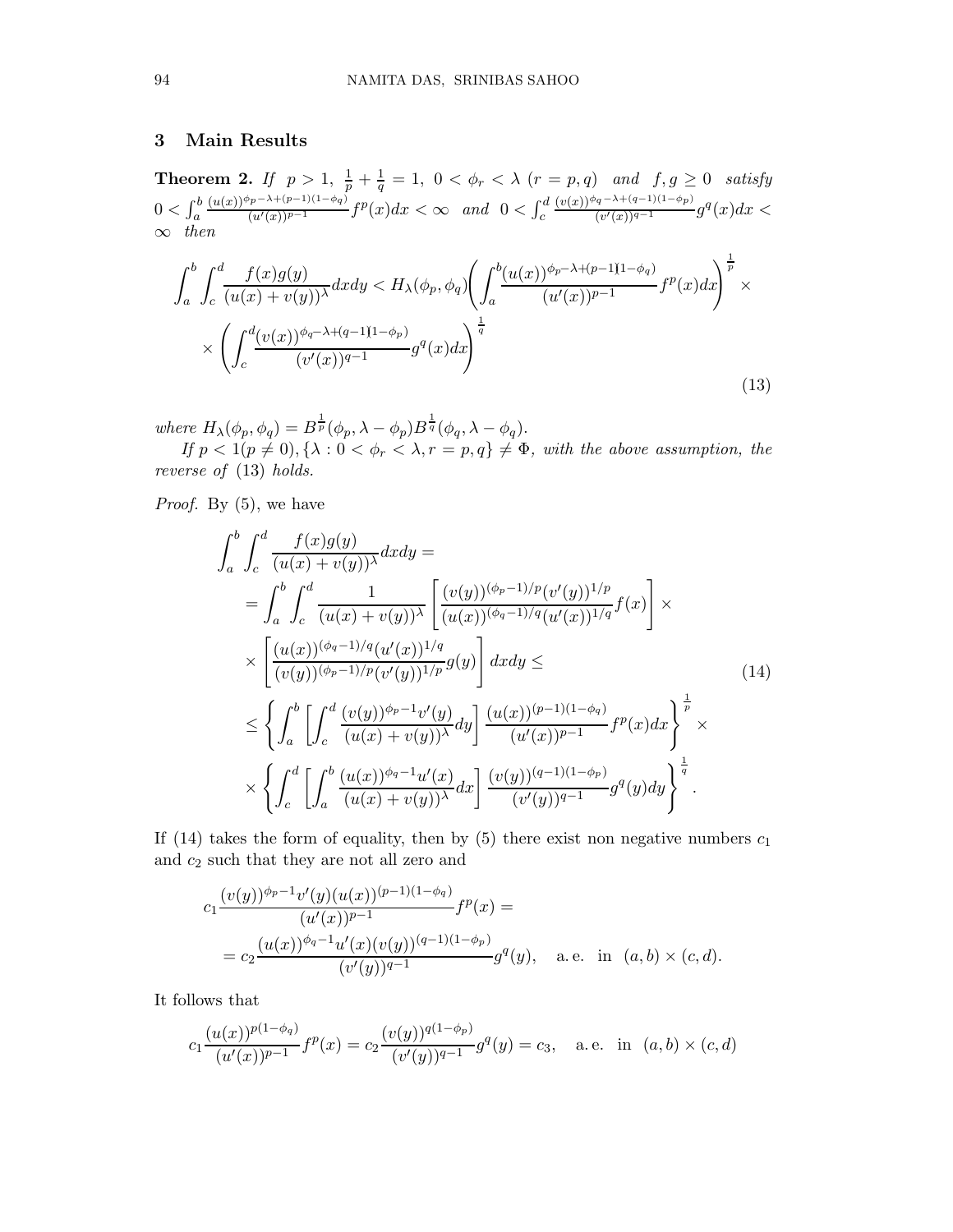where  $c_3$  is a constant. Without loss of generality, suppose that  $c_1 \neq 0$ . Then we have

$$
\int_{a}^{b} \frac{(u(x))^{\phi_p - \lambda + (p-1)(1-\phi_q)}}{(u'(x))^{p-1}} f^p(x) dx = \frac{c_3}{c_1} \int_{a}^{b} (u(x))^{\phi_p + \phi_q - \lambda - 1} u'(x) dx =
$$
  
=  $\frac{c_3}{c_1} \left\{ \int_{0}^{1} t^{\phi_p + \phi_q - \lambda - 1} dt + \int_{1}^{\infty} t^{\phi_p + \phi_q - \lambda - 1} dt \right\} = \infty$ 

which contradicts to

$$
0 < \int_{a}^{b} \frac{(u(x))^{\phi_p - \lambda + (p-1)(1-\phi_q)}}{(u'(x))^{p-1}} f^p(x) dx < \infty.
$$

Then by  $(6)$  and  $(7)$ , we have

$$
\int_{a}^{b} \int_{c}^{d} \frac{f(x)g(y)}{(u(x) + v(y))^\lambda} dxdy < \left\{ \int_{a}^{b} \omega_{\lambda}(u, v, p, x) \frac{(u(x))^{(p-1)(1-\phi_{q})}}{(u'(x))^{p-1}} f^{p}(x) dx \right\}^{\frac{1}{p}} \times \times \left\{ \int_{c}^{d} \omega_{\lambda}(v, u, q, y) \frac{(v(y))^{(q-1)(1-\phi_{p})}}{(v'(y))^{q-1}} g^{q}(y) dy \right\}^{\frac{1}{q}}
$$
\n(15)

and in view of (8) and (9), it follows that (13) is valid.

For  $0 < p < 1$  (or  $p < 0$ ), by the reverse of (5) and using the same procedure, we can obtain the reverse of (13). The theorem is proved.  $\Box$ 

Theorem 3. Let the assumptions of Theorem 2 hold.

(i) If  $p > 1$ ,  $1/p + 1/q = 1$ , we obtain the equivalent inequality of (13) as follows:

$$
\int_{c}^{d} \frac{v'(y)}{(v(y))^{1-\phi_p+(p-1)(\phi_q-\lambda)}} \left[ \int_{a}^{b} \frac{f(x)}{(u(x)+v(y))^\lambda} dx \right]^p dy \n< [H_\lambda(\phi_p, \phi_q)]^p \int_{a}^{b} \frac{(u(x))^{\phi_p-\lambda+(p-1)(1-\phi_q)}}{(u'(x))^{p-1}} f^p(x) dx;
$$
\n(16)

(ii) If  $0 < p < 1$ , we obtain the reverse of (16) equivalent to the reverse of (13); (iii) If  $p < 0$ , we obtain inequality (16) equivalent to the reverse of (13).

Proof. Set 
$$
g(y) = \frac{v'(y)}{(v(y))^{1-\phi_p+(p-1)(\phi_q-\lambda)}} \left[ \int_a^b \frac{f(x)}{(u(x)+v(y))^\lambda} dx \right]^{p-1}
$$
. By (13), we have  
\n
$$
0 < \int_c^d \frac{(v(y))^{\phi_q-\lambda+(q-1)(1-\phi_p)}}{(v'(y))^{q-1}} g^q(y) dy =
$$
\n
$$
= \int_c^d \frac{v'(y)}{(v(y))^{1-\phi_p+(p-1)(\phi_q-\lambda)}} \left[ \int_a^b \frac{f(x)}{(u(x)+v(y))^\lambda} dx \right]^p dy =
$$
\n
$$
= \int_a^b \int_c^d \frac{f(x)g(y)}{(u(x)+v(y))^\lambda} dx dy \le
$$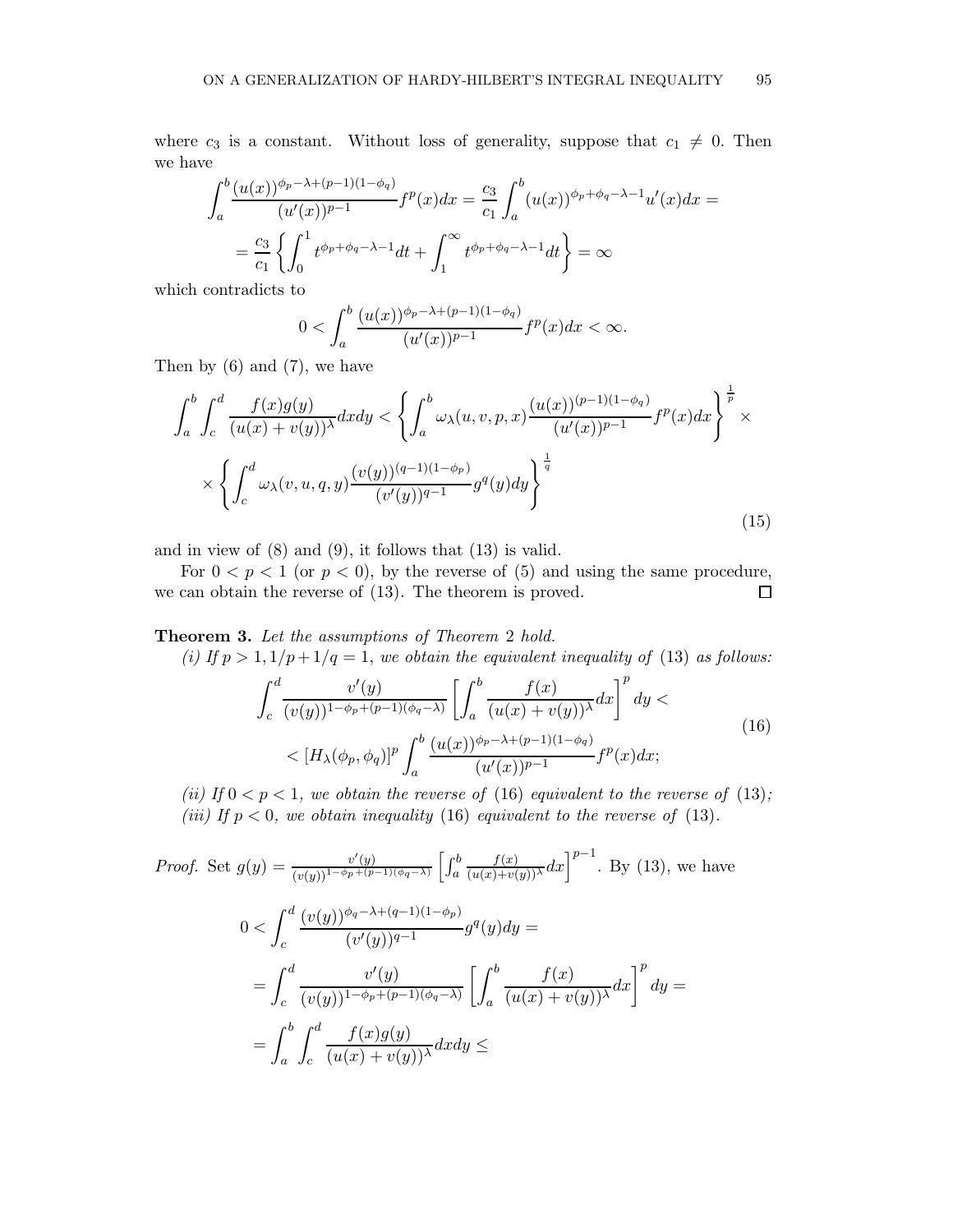$$
\leq H_{\lambda}(\phi_p, \phi_q) \left( \int_a^b \frac{(u(x))^{\phi_p - \lambda + (p-1)(1-\phi_q)}}{(u'(x))^{p-1}} f^p(x) dx \right)^{\frac{1}{p}} \times \left( \int_c^d \frac{(v(x))^{\phi_q - \lambda + (q-1)(1-\phi_p)}}{(v'(x))^{q-1}} g^q(x) dx \right)^{\frac{1}{q}},
$$
\n(17)

then

$$
0 < \left\{ \int_{c}^{d} \frac{(v(y))^{\phi_q - \lambda + (q-1)(1-\phi_p)}}{(v'(y))^{q-1}} g^q(y) dy \right\}^{\frac{1}{p}} =
$$
  
\n
$$
= \left\{ \int_{c}^{d} \frac{v'(y)}{(v(y))^{1-\phi_p+(p-1)(\phi_q - \lambda)}} \left[ \int_{a}^{b} \frac{f(x)}{(u(x)+v(y))^{\lambda}} dx \right]^p dy \right\}^{\frac{1}{p}} \leq \qquad (18)
$$
  
\n
$$
\leq H_{\lambda}(\phi_p, \phi_q) \left\{ \int_{a}^{b} \frac{(u(x))^{\phi_p - \lambda + (p-1)(1-\phi_q)}}{(u'(x))^{p-1}} f^p(x) dx \right\}^{\frac{1}{p}} < \infty.
$$

It follows that (17) takes the form of strict inequality by using (13); so, does (18). Hence we can get (16).

On the other hand, if (16) holds, then by (5), we have

$$
\int_{a}^{b} \int_{c}^{d} \frac{f(x)g(y)}{(u(x)+v(y))^{\lambda}} dx dy =
$$
\n
$$
= \int_{c}^{d} \left[ \frac{(v'(y))^{1/p}}{(v(y))^{(1-\phi_{p}+(p-1)(\phi_{q}-\lambda))/p}} \int_{a}^{b} \frac{f(x)}{(u(x)+v(y))^{\lambda}} dx \right] \times
$$
\n
$$
\times \left[ \frac{(v(y))^{(1-\phi_{p}+(p-1)(\phi_{q}-\lambda))/p}}{(v'(y))^{1/p}} g(y) \right] dy \le
$$
\n
$$
\leq \left\{ \int_{c}^{d} \frac{v'(y)}{(v(y))^{1-\phi_{p}+(p-1)(\phi_{q}-\lambda)}} \left[ \int_{a}^{b} \frac{f(x)}{(u(x)+v(y))^{\lambda}} dx \right]^{p} dy \right\}^{\frac{1}{p}} \times
$$
\n
$$
\times \left\{ \int_{c}^{d} \frac{(v(y))^{\phi_{q}-\lambda+(q-1)(1-\phi_{p})}}{(v'(y))^{q-1}} g^{q}(y) dy \right\}^{\frac{1}{q}}.
$$

Hence by (16), (13) yields. Thus it follows that (13) and (16) are equivalent. The theorem is proved. $\Box$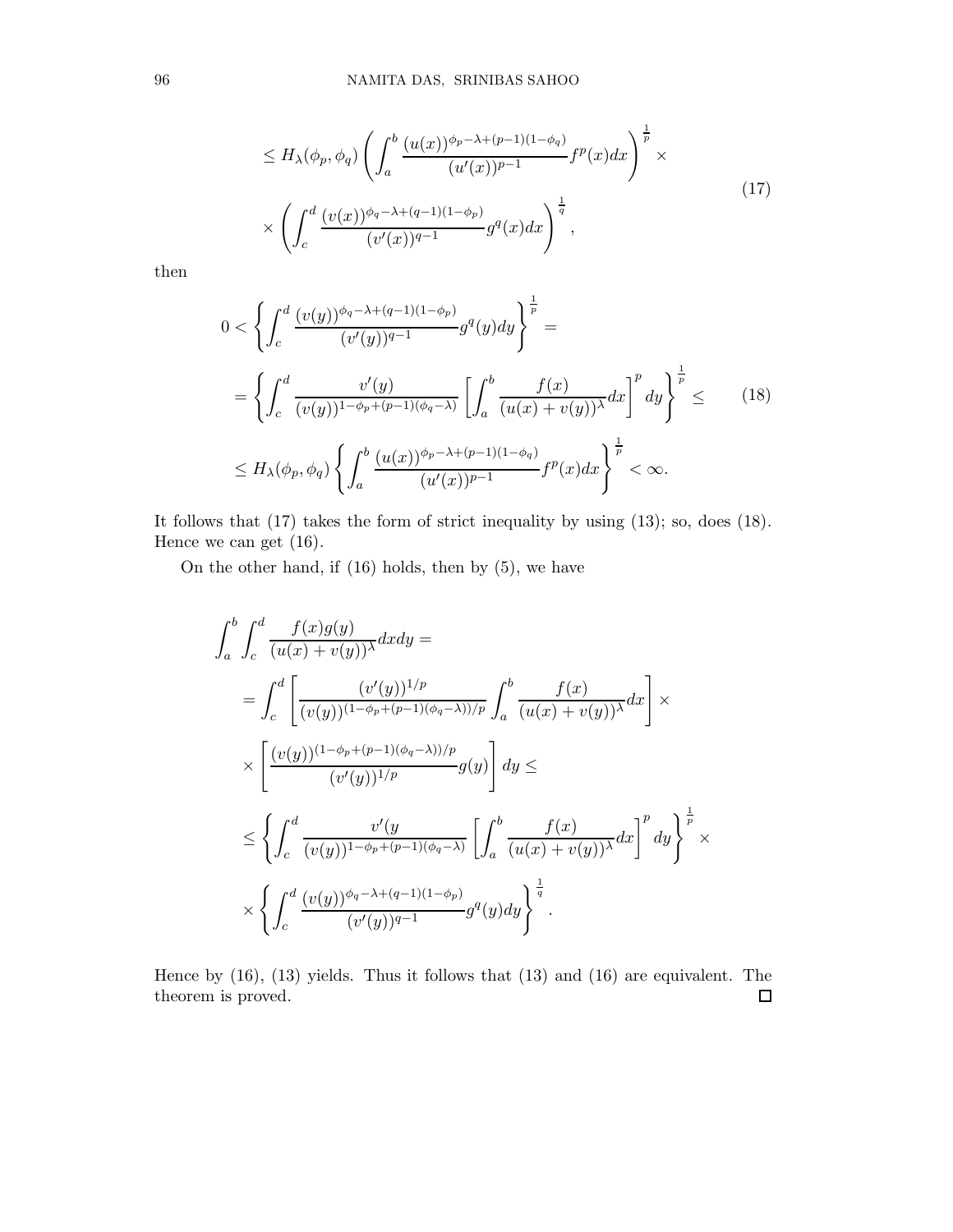**Theorem 4.** If  $p > 1$ ,  $1/p + 1/q = 1$ ,  $\phi_r > 0$   $(r = p, q)$ ,  $\phi_p + \phi_q = \lambda$  and  $f, g \ge 0$ satisfy  $0 < \int_a^b$  $\frac{(u(x))^{p(1-\phi_q)-1}}{(u'(x))^{p-1}}f^p(x)dx < \infty$  and  $0 < \int_c^d$  $(v(x))^{q(1-\phi_p)-1}$  $\frac{(x)(y^{q(1-\varphi p)-1})}{(v'(x))^{q-1}}g^q(x)dx < \infty$ then

$$
\int_{a}^{b} \int_{c}^{d} \frac{f(x)g(y)}{(u(x) + v(y))^\lambda} dxdy \le B(\phi_p, \phi_q) \left( \int_{a}^{b} \frac{(u(x))^{p(1-\phi_q)-1}}{(u'(x))^{p-1}} f^p(x) dx \right)^{\frac{1}{p}} \times \left( \int_{c}^{d} \frac{(v(x))^{q(1-\phi_p)-1}}{(v'(x))^{q-1}} g^q(x) dx \right)^{\frac{1}{q}}
$$
\n(19)

where the constant factor  $B(\phi_p, \phi_q)$  is the best possible.

If  $p < 1(p \neq 0), \{\lambda : \phi_r > 0, (r = p, q), \phi_p + \phi_q = \lambda\} \neq \Phi$ , with the above assumption, the reverse of (19) holds and the constant is still the best possible.

*Proof.* Since  $\phi_p + \phi_q = \lambda$ , then by Theorem 2, (19) and its inverse are valid. For  $0 < \varepsilon < q\phi_p$ , setting

$$
f_{\varepsilon}(x) = \begin{cases} 0 & \text{if } x \in (a, a_1) (a_1 = u^{-1}(1)), \\ (u(x))^{\phi_q - \frac{\varepsilon}{p} - 1} u'(x) & \text{if } x \in [a_1, b), \end{cases}
$$

$$
g_{\varepsilon}(x) = \begin{cases} 0 & \text{if } x \in (c, c_1) (c_1 = v^{-1}(1)), \\ (v(x))^{\phi_p - \frac{\varepsilon}{q} - 1} v'(x) & \text{if } x \in [c_1, d), \end{cases}
$$

we have

$$
\left(\int_{a}^{b} \frac{(u(x))^{p(1-\phi_{q})-1}}{(u'(x))^{p-1}} f_{\varepsilon}^{p}(x) dx\right)^{\frac{1}{p}} \left(\int_{c}^{d} \frac{(v(x))^{q(1-\phi_{p})-1}}{(v'(x))^{q-1}} g_{\varepsilon}^{q}(x) dx\right)^{\frac{1}{q}} = \frac{1}{\varepsilon}
$$
(20)

If the constant factor  $B(\phi_p, \phi_q)$  in (19) is not the best possible, then there exists a positive constant  $K < B(\phi_p, \phi_q)$  such that (19) is still valid if we replace  $B(\phi_p, \phi_q)$ by K. In particular, by  $(10)$  and  $(20)$ , we have

$$
B\left(\phi_p - \frac{\varepsilon}{q}, \phi_q + \frac{\varepsilon}{q}\right) - \varepsilon \bigcirc (1) \n
$$
< \varepsilon \int_a^b \int_c^d \frac{f_{\varepsilon}(x)g_{\varepsilon}(y)}{(u(x) + v(y))^{\lambda}} dxdy \n< \varepsilon K \left( \int_a^b \frac{(u(x))^{p(1-\phi_q)-1}}{(u'(x))^{p-1}} f_{\varepsilon}^p(x) dx \right)^{\frac{1}{p}} \left( \int_c^d \frac{(v(x))^{q(1-\phi_p)-1}}{(v'(x))^{q-1}} g_{\varepsilon}^q(x) dx \right)^{\frac{1}{q}} = K,
$$
$$

and then  $B(\phi_p, \phi_q) \leq K (\varepsilon \to 0^+)$ . This contradiction leads to the conclusion that the constant factor in (19) is the best possible.

For the best constant factor in the reverse of (19), for  $0 < p < 1$  ( $p < 0$ ), we set  $f_{\varepsilon}(x)$  and  $g_{\varepsilon}(x)$ , for  $0 < \varepsilon < -q\phi_q$  (or  $0 < \varepsilon < q\phi_p$ ), as the above; we still have (20).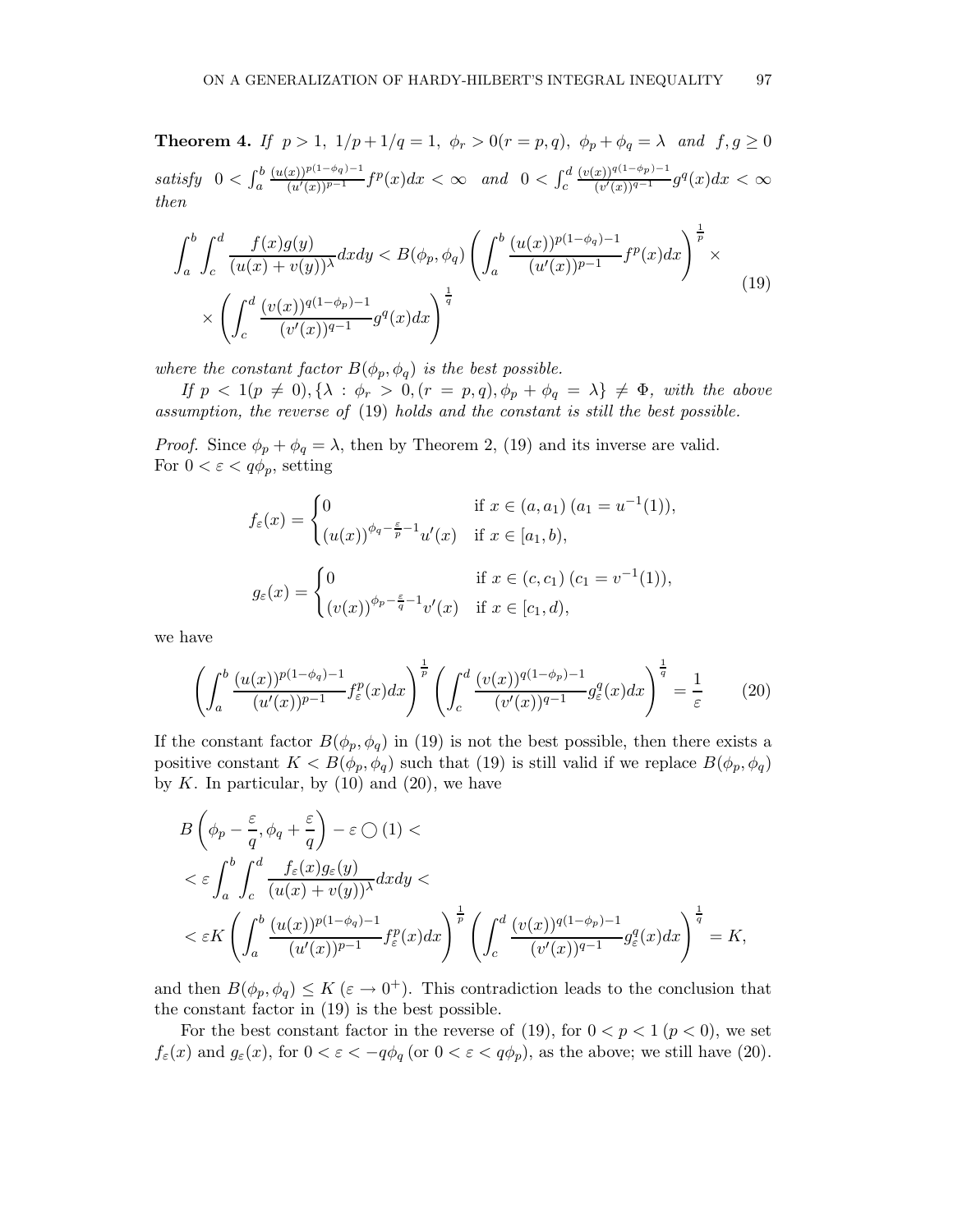If the constant factor  $B(\phi_p, \phi_q)$  in the reverse of (19) is not the best possible, then there exists a positive constant  $K > B(\phi_p, \phi_q)$  such that the reverse of (19) is still valid if we replace  $B(\phi_p, \phi_q)$  by K. In particular, by (11) and (20), we have

$$
B\left(\phi_p - \frac{\varepsilon}{q}, \phi_q + \frac{\varepsilon}{q}\right) >
$$
  
>  $\varepsilon \int_a^b \int_c^d \frac{f_{\varepsilon}(x)g_{\varepsilon}(y)}{(u(x) + v(y))^{\lambda}} dxdy >$   
>  $\varepsilon K \left(\int_a^b \frac{(u(x))^{p(1-\phi_q)-1}}{(u'(x))^{p-1}} f_{\varepsilon}^p(x) dx\right)^{\frac{1}{p}} \left(\int_c^d \frac{(v(x))^{q(1-\phi_p)-1}}{(v'(x))^{q-1}} g_{\varepsilon}^q(x) dx\right)^{\frac{1}{q}} = K,$ 

and then  $B(\phi_p, \phi_q) \geq K (\varepsilon \to 0^+).$  This contradiction leads to the conclusion that the constant factor in the reverse of (19) is the best possible. The theorem is proved.  $\Box$ 

**Corollary 1.** For  $f = g$ ,  $u = v$ ,  $\lambda = 1$ ,  $\phi_r = \frac{1}{r}$  $\frac{1}{r}(r = p, q), \quad if \quad 0 <$  $\int_a^b (u'(x))^{1-r} f^r(x) dx < \infty$   $(r = p, q)$  then

$$
\int_{a}^{b} \int_{a}^{b} \frac{f(x)f(y)}{u(x) + u(y)} dxdy \n< \frac{\pi}{\sin{\frac{\pi}{p}}} \left( \int_{a}^{b} (u'(x))^{1-p} f^p(x) dx \right)^{\frac{1}{p}} \left( \int_{a}^{b} (u'(x))^{1-q} f^q(x) dx \right)^{\frac{1}{q}},
$$
\n(21)

where the constant factor  $\frac{\pi}{\sin(\pi/p)}$  is the best possible.

**Corollary 2.** For  $f = g$ ,  $u = v$ ,  $\lambda = 1$ ,  $\phi_r = \frac{1}{2}$  $\frac{1}{2}$   $(r = p, q), \quad if \quad 0 <$  $\int_a^b$  $\frac{(u(x))^{\frac{r}{2}-1}}{(u'(x))^{r-1}}f^r(x)dx < \infty$   $(r = p, q)$  then

$$
\int_{a}^{b} \int_{a}^{b} \frac{f(x)f(y)}{u(x) + u(y)} dx dy \n< \pi \left( \int_{a}^{b} \frac{(u(x))^{p-1}}{(u'(x))^{p-1}} f^{p}(x) dx \right)^{\frac{1}{p}} \left( \int_{a}^{b} \frac{(u(x))^{p-1}}{(u'(x))^{q-1}} f^{q}(x) dx \right)^{\frac{1}{q}},
$$
\n(22)

where the constant factor  $\pi$  is the best possible.

Theorem 5. Let the assumptions of Theorem 4 hold.

(i) If  $p > 1$ ,  $1/p + 1/q = 1$ , we obtain the equivalent inequality of (19) as follows:

$$
\int_{c}^{d} \frac{v'(y)}{(v(y))^{1-p\phi_p}} \left[ \int_{a}^{b} \frac{f(x)}{(u(x)+v(y))^\lambda} dx \right]^p dy \n< [B(\phi_p, \phi_q)]^p \int_{a}^{b} \frac{(u(x))^{p(1-\phi_q)-1}}{(u'(x))^{p-1}} f^p(x) dx;
$$
\n(23)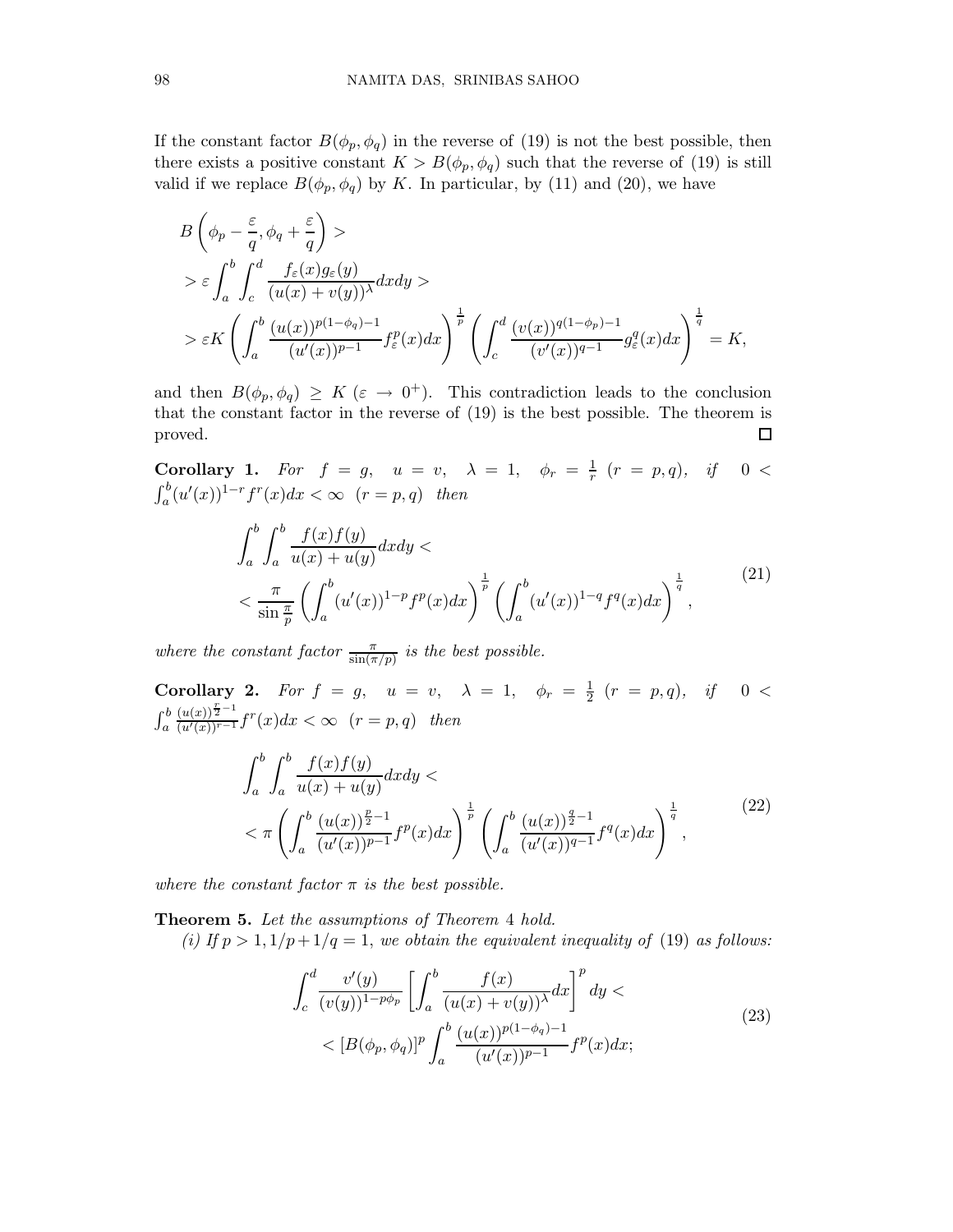(ii) If  $0 < p < 1$ , we obtain the reverse of (23) equivalent to the reverse of (19); (iii) If  $p < 0$ , we obtain inequality (23) equivalent to the reverse of (19), where the constants in the above inequalities are all the best possible.

*Proof.* Since  $\phi_p + \phi_q = \lambda$ , then by Theorem 3, we get inequality (23) and its inverse which are equivalent to (19) and its inverse accordingly. By Theorem-4, the constants in (19) and its inverse are best possible, hence the constants in (23) and it's inverse are best possible. The theorem is proved.  $\Box$ 

#### 4 Some Particular Inequalities

Theorem 6. If  $p>1, \frac{1}{p}+\frac{1}{q}$  $\frac{1}{q} = 1, \lambda > \max\{\frac{1}{p}$  $\frac{1}{p},\frac{1}{q}$  $\frac{1}{q}\}, 0 < \int_a^b$  $\frac{(u(x))^{1-\lambda}}{(u'(x))^{p-1}}$   $f^p(x)dx < \infty$  and  $0 < \int_{c}^{d}$  $(v(x))^{1-\lambda}$  $\frac{(v(x))^{1-\alpha}}{(v'(x))^{q-1}}g^q(x)dx < \infty$ , then we have the following two equivalent inequalities:  $\int^b$ a  $\int d^d$ c  $f(x)g(y)$  $\frac{f(x)y(y)}{(u(x)+v(y))^\lambda}dxdy <$  $<\tilde{H}_{\lambda}$  $\sqrt{1}$  $\frac{1}{p}, \frac{1}{q}$ q  $\setminus$   $\bigcap^b$ a  $(u(x))^{1-\lambda}$  $\frac{(u(x))^{1-\lambda}}{(u'(x))^{p-1}}f^p(x)dx\bigg)^{\frac{1}{p}}\left(\int_c^d$ c  $(v(x))^{1-\lambda}$  $\frac{(v(x))^{1-\lambda}}{(v'(x))^{q-1}}g^q(x)dx\bigg)^{\frac{1}{q}},$ (24)  $\int d^d$ c  $v'(y)$  $\overline{(v(y))^{(p-1)(1-\lambda)}}$  $\int_0^b$ a  $f(x)$  $\left(\frac{f(x)}{(u(x)+v(y))^\lambda}dx\right)^p dy <$  $<\left[ \tilde{H}_{\lambda}\right]$  $\sqrt{1}$  $\frac{1}{p}, \frac{1}{q}$ q  $\bigcap^p f^b$ a  $(u(x))^{1-\lambda}$  $\frac{(u(x))}{(u'(x))^{p-1}}f^p(x)dx,$ (25)

where  $\tilde{H}_{\lambda} \left( \frac{1}{n} \right)$  $\frac{1}{p}, \frac{1}{q}$  $\frac{1}{q}$  =  $B^{\frac{1}{p}}\left(\frac{1}{p}\right)$  $\frac{1}{p}, \lambda - \frac{1}{p}\Bigl) \, B^{\frac{1}{q}} \, \Bigl( \frac{1}{q}$  $\frac{1}{q}, \lambda - \frac{1}{q}\Big)$  .

*Proof.* Setting  $\phi_r = \frac{1}{r}$  $\frac{1}{r}(r = p, q)$ , in Theorem 2 and Theorem 3, we get the inequalities (24) and (25) respectively.  $\Box$ 

We discuss a number of special cases of inequality (24). Similar examples apply also to inequality (25).

**Example 1.** Set  $u(x) = Ax + C$   $(A > 0)$ ,  $x \in (-C/A, \infty)$  and  $v(x) = Bx + C$  $(B > 0)$ ,  $x \in (-C/B, \infty)$  in Theorem 6. Then (24) becomes

$$
\int_{-\frac{C}{A}}^{\infty} \int_{-\frac{C}{B}}^{\infty} \frac{f(x)g(y)}{(Ax + By + 2C)^{\lambda}} dx dy \n< \frac{1}{A^{1/q}B^{1/p}} \tilde{H}_{\lambda} \left(\frac{1}{p}, \frac{1}{q}\right) \left(\int_{-\frac{C}{A}}^{\infty} (Ax + C)^{1-\lambda} f^{p}(x) dx\right)^{\frac{1}{p}} \times \left(\int_{-\frac{C}{B}}^{\infty} (Bx + C)^{1-\lambda} g^{q}(x) dx\right)^{\frac{1}{q}}.
$$
\n(26)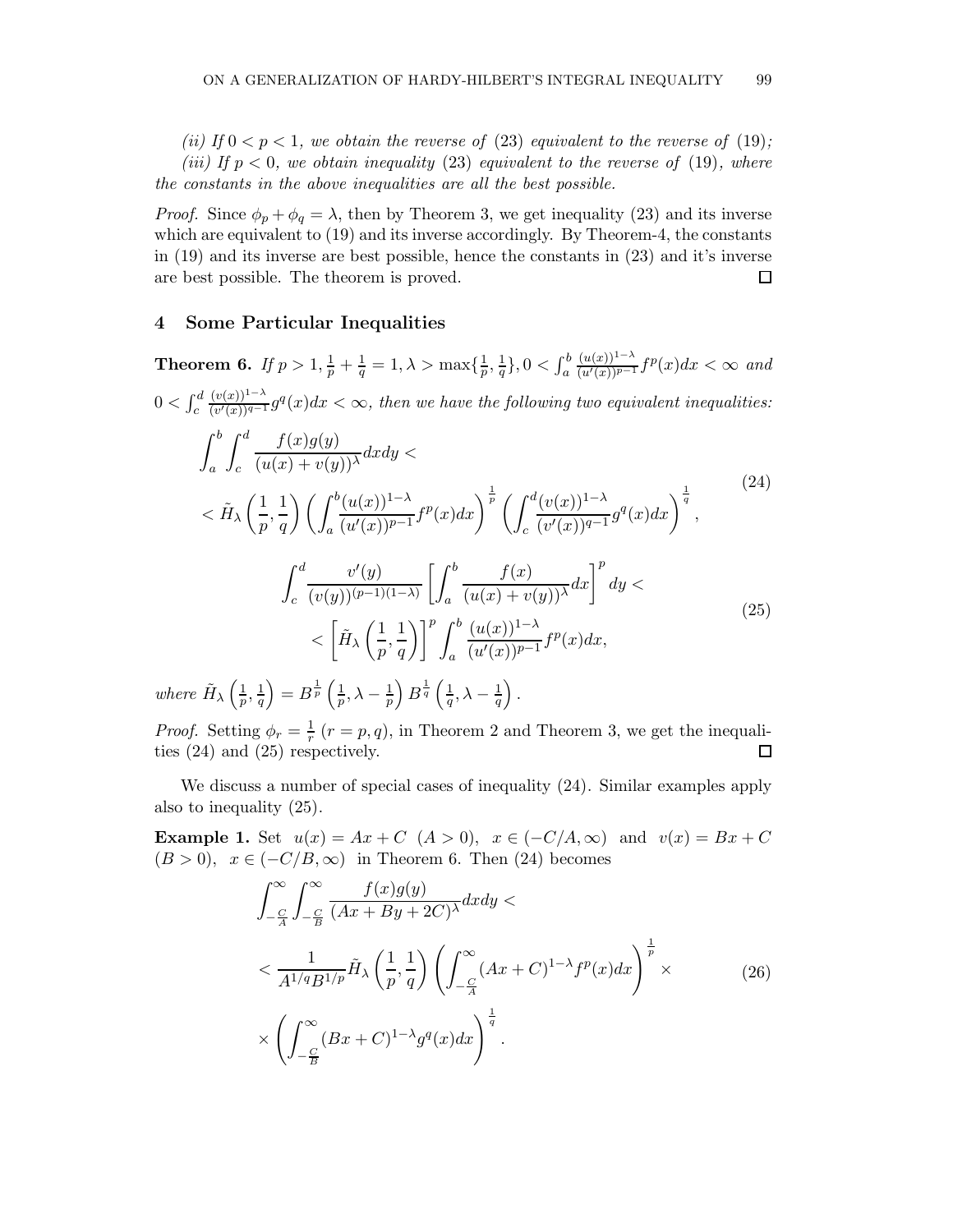For  $A = B = 1, C = -\alpha$ , we recover the result of Yang [7].

**Example 2.** Set  $u(x) = x^{\alpha}$   $(\alpha > 0)$ ,  $x \in (0, \infty)$  and  $v(x) = x^{\beta}$   $(\beta > 0)$ ,  $x \in (0, \infty)$ in Theorem 6. Then (24) becomes

$$
\int_0^\infty \int_0^\infty \frac{f(x)g(y)}{(x^\alpha + y^\beta)^\lambda} dxdy \n
$$
< \frac{1}{\alpha^{\frac{1}{q}} \beta^{\frac{1}{p}}} \tilde{H}_\lambda \left(\frac{1}{p}, \frac{1}{q}\right) \left(\int_0^\infty x^{\alpha(2-\lambda-p)+p-1} f^p(x) dx\right)^{\frac{1}{p}} \times \left(\int_0^\infty x^{\beta(2-\lambda-q)+q-1} g^q(x) dx\right)^{\frac{1}{q}}.
$$
\n(27)
$$

Taking  $\lambda = 1$  and  $\alpha = \beta$ , we get the result of Yang [12].

Example 3. Set  $u(x) = v(x) = \ln x, x \in (1, \infty)$  in Theorem 6. Then (24) becomes

$$
\int_{1}^{\infty} \int_{1}^{\infty} \frac{f(x)g(y)}{(\ln x + \ln y)^{\lambda}} dx dy < \tilde{H}_{\lambda} \left(\frac{1}{p}, \frac{1}{q}\right) \left(\int_{1}^{\infty} (\ln x)^{1-\lambda} x^{p-1} f^{p}(x) dx\right)^{\frac{1}{p}} \times \left(\int_{1}^{\infty} (\ln x)^{1-\lambda} x^{q-1} g^{q}(x) dx\right)^{\frac{1}{q}}.
$$
\n(28)

**Theorem 7.** Suppose  $f, g \geq 0$  satisfy  $0 < \int_a^b$  $\frac{(u(x))^{1-\lambda}}{(u'(x))^{p-1}}f^p(x)dx < \infty$  and  $0 < \int_{c}^{d}$  $(v(x))^{1-\lambda}$  $\frac{(v(x))^{1-\lambda}}{(v'(x))^{q-1}}g^q(x)dx < \infty.$ 

(i) If  $p > 1$ ,  $\frac{1}{p} + \frac{1}{q} = 1$ ,  $\lambda > 2 - \min\{p, q\}$ , then we have the following two equivalent inequalities:

$$
\int_{a}^{b} \int_{c}^{d} \frac{f(x)g(y)}{(u(x) + v(y))^{\lambda}} dx dy \n< k_{\lambda}(p) \left( \int_{a}^{b} \frac{(u(x))^{1-\lambda}}{(u'(x))^{p-1}} f^{p}(x) dx \right)^{\frac{1}{p}} \left( \int_{c}^{d} \frac{(v(x))^{1-\lambda}}{(v'(x))^{q-1}} g^{q}(x) dx \right)^{\frac{1}{q}},
$$
\n
$$
\int_{c}^{d} \frac{v'(y)}{(v(y))^{(p-1)(1-\lambda)}} \left[ \int_{a}^{b} \frac{f(x)}{(u(x) + v(y))^{\lambda}} dx \right]^{p} dy \n< [k_{\lambda}(p)]^{p} \int_{a}^{b} \frac{(u(x))^{1-\lambda}}{(u'(x))^{p-1}} f^{p}(x) dx ,
$$
\n(30)

where  $k_{\lambda}(p) = B\left(\frac{p+\lambda-2}{p}\right)$  $\frac{\lambda-2}{p}$ ,  $\frac{q+\lambda-2}{q}$  $\frac{\lambda-2}{q}$ .

(ii) If  $0 < p < 1$  and  $2 - p < \lambda < 2 - q$ , we have two equivalent reverses of (29) and (30).

(iii) If  $p < 0$  and  $2 - q < \lambda < 2 - p$ , we have reverse of (29) and the inequality (30), which are equivalent; where the constants in the above inequalities are all the best possible.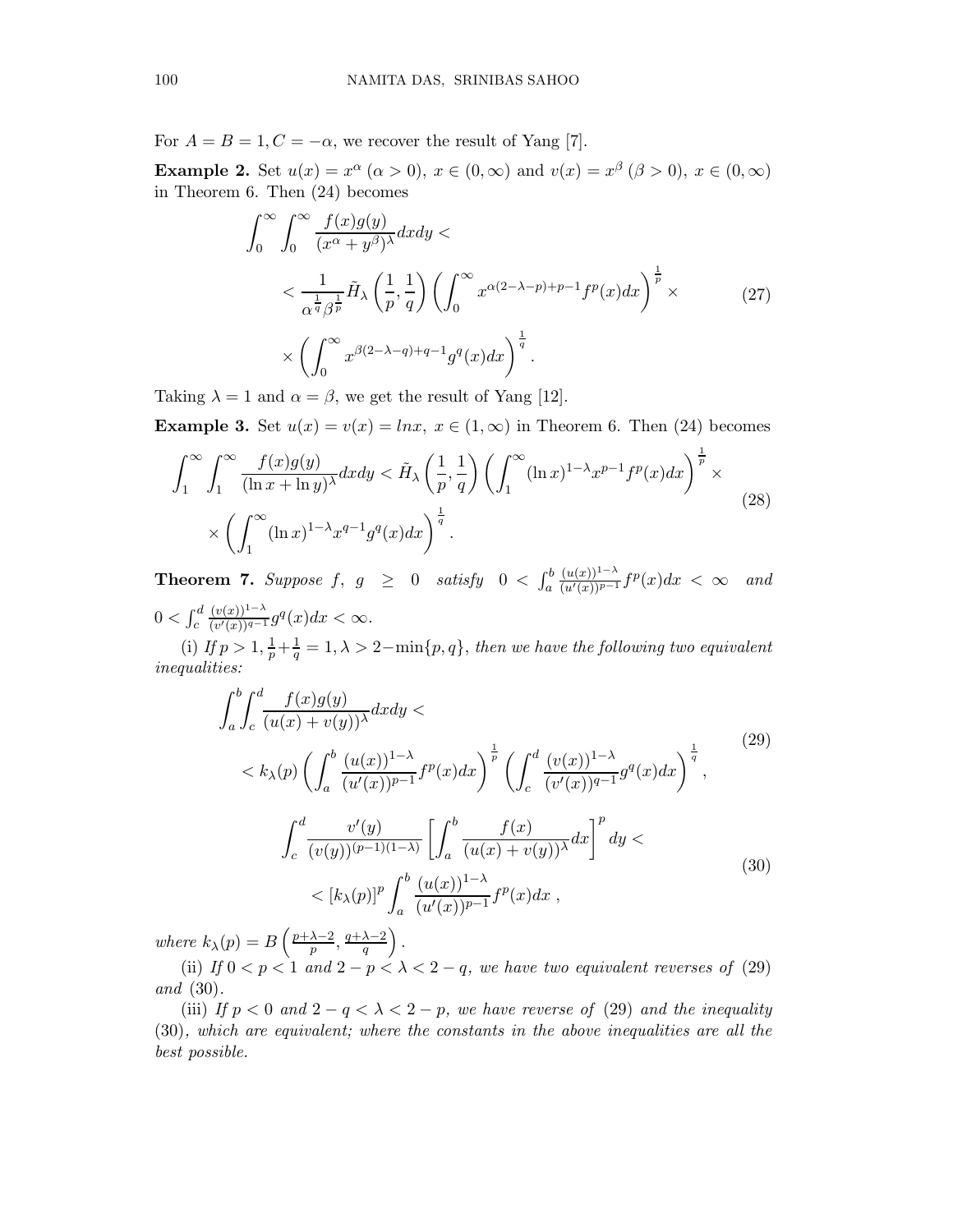*Proof.* Setting  $\phi_r = 1 + (1 - \frac{1}{r})$  $\frac{1}{r}(\lambda - 2)$   $(r = p, q)$ , in Theorem 4 and Theorem 5, we get the inequalities (29) and (30) respectively.  $\Box$ 

Example 4. Set  $u(x) = Ax + C$   $(A > 0)$ ,  $x \in (-C/A, \infty)$  and  $v(x) = Bx + C$  $(B > 0)$ ,  $x \in (-C/B, \infty)$  in Theorem 7. Then (29) becomes

$$
\int_{-\frac{C}{A}}^{\infty} \int_{-\frac{C}{B}}^{\infty} \frac{f(x)g(y)}{(Ax + By + 2C)^{\lambda}} dx dy \n< \frac{k_{\lambda}(p)}{A^{1/q}B^{1/p}} \left( \int_{-\frac{C}{A}}^{\infty} (Ax + C)^{1-\lambda} f^{p}(x) dx \right)^{\frac{1}{p}} \left( \int_{-\frac{C}{B}}^{\infty} (Bx + C)^{1-\lambda} g^{q}(x) dx \right)^{\frac{1}{q}}.
$$
\n(31)

For  $C = 0$  and  $p = q = 2$  this is the result of Yang [11] and for  $C = 0$  we get the result of Yang and Debnath [15]. Setting  $A = B = 1, C = -\alpha$ , we recover the result of Yang [9]. Taking  $A = B = 1, C = 0$ , we get the result of Yang [10].

**Example 5.** Set  $u(x) = x^{\alpha}$   $(\alpha > 0)$ ,  $x \in (0, \infty)$  and  $v(x) = x^{\beta}$   $(\beta > 0)$ ,  $x \in (0, \infty)$ , in Theorem 7. Then (29) becomes

$$
\int_0^\infty \int_0^\infty \frac{f(x)g(y)}{(x^\alpha + y^\beta)^\lambda} dx dy < \frac{k_\lambda(p)}{\alpha^{\frac{1}{q}} \beta^{\frac{1}{p}}} \left( \int_0^\infty x^{\alpha(2-\lambda-p)+p-1} f^p(x) dx \right)^{\frac{1}{p}} \times \left( \int_0^\infty x^{\beta(2-\lambda-q)+q-1} g^q(x) dx \right)^{\frac{1}{q}}.
$$
\n
$$
(32)
$$

For  $\alpha = \beta = 1$ , this is the result of Yang [10]. Taking  $\lambda = 1$  and  $\alpha = \beta$ , we get the result of Yang [12, Theorem 3].

Example 6. Set  $u(x) = v(x) = \ln x$ ,  $x \in (1,\infty)$  in Theorem 7. Then (29) becomes

$$
\int_{1}^{\infty} \int_{1}^{\infty} \frac{f(x)g(y)}{(\ln x + \ln y)^{\lambda}} dx dy < k_{\lambda}(p) \left( \int_{1}^{\infty} (\ln x)^{1-\lambda} x^{p-1} f^{p}(x) dx \right)^{\frac{1}{p}} \times \left( \int_{1}^{\infty} (\ln x)^{1-\lambda} x^{q-1} g^{q}(x) dx \right)^{\frac{1}{q}}.
$$
\n(33)

For  $\lambda = 1$  this is the result of Yang [16, Theorem 3.1].

**Theorem 8.** Suppose  $f, g \geq 0$  satisfy  $0 < \int_a^b$  $\frac{(u(x))^{p(1-\lambda)/2}}{(u'(x))^{p-1}} f^p(x) dx < \infty$  and  $0 < \int_{c}^{d}$  $(v(x))^{q(1-\lambda)/2}$  $\frac{(x))^{q(1-\lambda)/2}}{(v'(x))^{q-1}} g^q(x) dx < \infty.$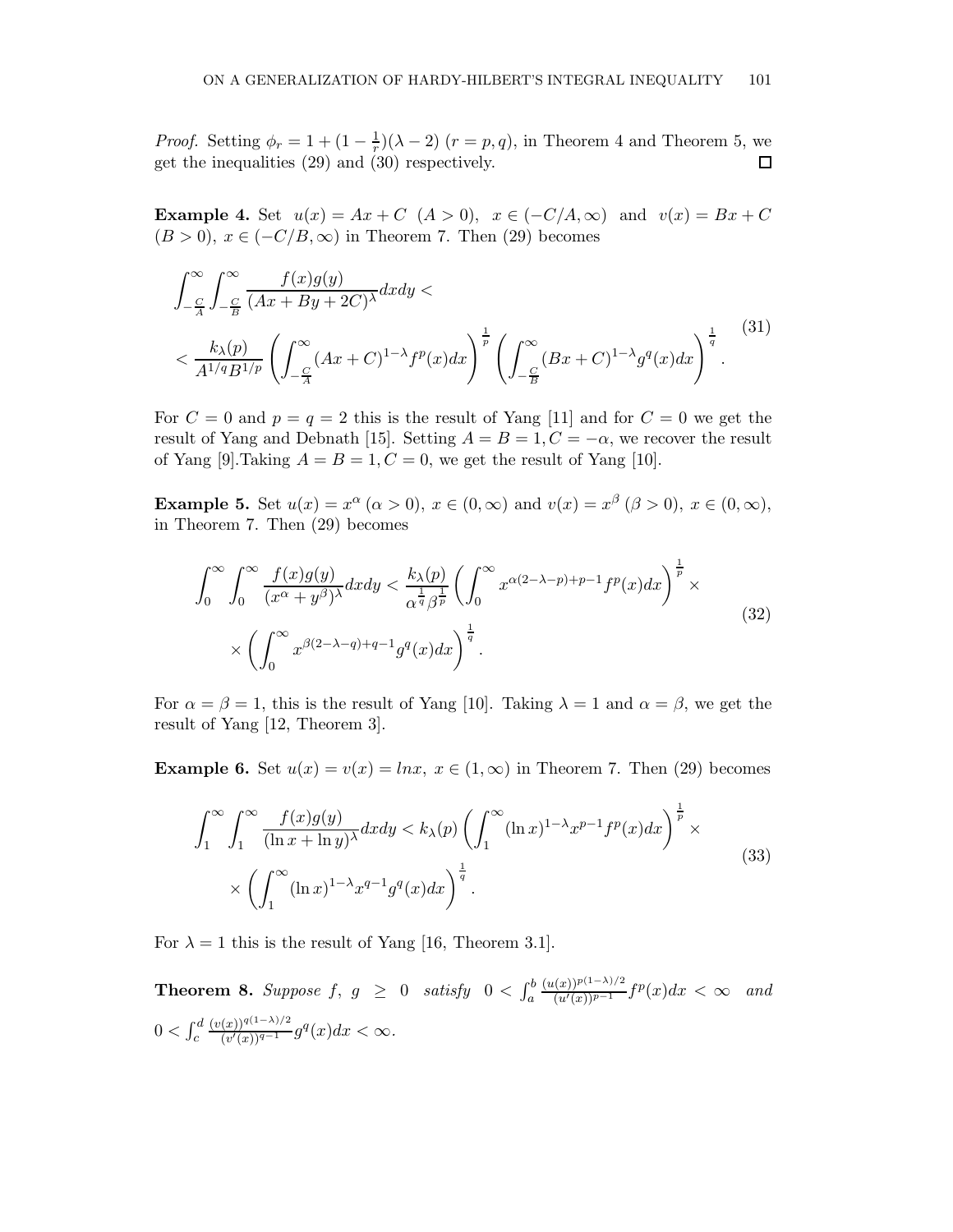(i) If  $p > 1, \frac{1}{p} + \frac{1}{q}$  $\frac{1}{q}\,=\,1, \lambda \,>\, 1\,-\,2\min\{\frac{1}{p}\}$  $\frac{1}{p},\frac{1}{q}$  $\frac{1}{q}$ , then we have the following two equivalent inequalities:

$$
\int_{a}^{b} \int_{c}^{d} \frac{f(x)g(y)}{(u(x)+v(y))^{\lambda}} dx dy < \tilde{k}_{\lambda}(p) \left( \int_{a}^{b} \frac{(u(x))^{p(1-\lambda)/2}}{(u'(x))^{p-1}} f^{p}(x) dx \right)^{\frac{1}{p}} \times
$$
\n
$$
\times \left( \int_{c}^{d} \frac{(v(x))^{q(1-\lambda)/2}}{(v'(x))^{q-1}} g^{q}(x) dx \right)^{\frac{1}{q}},
$$
\n
$$
\int_{c}^{d} \frac{v'(y)}{(v(y))^{p(1-\lambda)/2}} \left[ \int_{a}^{b} \frac{f(x)}{(u(x)+v(y))^{\lambda}} dx \right]^{p} dy <
$$
\n
$$
< \left[ \tilde{k}_{\lambda}(p) \right]^{p} \int_{a}^{b} \frac{(u(x))^{p(1-\lambda)/2}}{(u'(x))^{p-1}} f^{p}(x) dx ,
$$
\n(35)

where  $\tilde{k}_{\lambda}(p) = B\left(\frac{\lambda-1}{2} + \frac{1}{p}, \frac{\lambda-1}{2} + \frac{1}{q}\right)$ .

(ii) If  $0 < p < 1$  and  $1 - \frac{2}{p} < \lambda < 1 - \frac{2}{q}$  $\frac{2}{q}$ , we have two equivalent reverses of (34) and (35).

(iii) If  $p < 0$  and  $1 - \frac{2}{q} < \lambda < 1 - \frac{2}{p}$  $\frac{2}{p}$ , we have reverse of (34) and the inequality (35), which are equivalent; where the constants in the above inequalities are all the best possible.

*Proof.* Setting  $\phi_r = \frac{\lambda - 1}{2} + \frac{1}{r}$  $\frac{1}{r}$   $(r = p, q)$ , in Theorem 4 and Theorem 5, we get the inequalities (34) and (35) respectively.  $\Box$ 

**Example 7.** Set  $u(x) = Ax + C$   $(A > 0)$ ,  $x \in (-C/A, \infty)$  and  $v(x) = Bx + C$  $(B > 0)$ ,  $x \in (-C/B, \infty)$  in Theorem 8. Then (34) becomes

$$
\int_{-\frac{C}{A}}^{\infty} \int_{-\frac{C}{B}}^{\infty} \frac{f(x)g(y)}{(Ax + By + 2C)^{\lambda}} dx dy \n< \frac{\tilde{k}_{\lambda}(p)}{A^{1/q}B^{1/p}} \left( \int_{-\frac{C}{A}}^{\infty} (Ax + C)^{p(1-\lambda)/2} f^{p}(x) dx \right)^{\frac{1}{p}} \times \n\times \left( \int_{-\frac{C}{B}}^{\infty} (Bx + C)^{q(1-\lambda)/2} g^{q}(x) dx \right)^{\frac{1}{q}}.
$$
\n(36)

For  $C = 0$  and  $p = q = 2$  this is the result of Yang [11].

**Example 8.** Set  $u(x) = x^{\alpha}$   $(\alpha > 0)$ ,  $x \in (0, \infty)$  and  $v(x) = x^{\beta}$   $(\beta > 0)$ ,  $x \in (0, \infty)$ in Theorem 8. Then (34) becomes

$$
\int_0^\infty \int_0^\infty \frac{f(x)g(y)}{(x^\alpha + y^\beta)^\lambda} dx dy < \frac{\tilde{k}_\lambda(p)}{\alpha^{\frac{1}{q}} \beta^{\frac{1}{p}}} \left( \int_0^\infty x^{p-1+\alpha(2-p\lambda-p)/2} f^p(x) dx \right)^{\frac{1}{p}} \times \times \left( \int_0^\infty x^{q-1+\beta(2-q\lambda-q)/2} g^q(x) dx \right)^{\frac{1}{q}}.
$$
\n(37)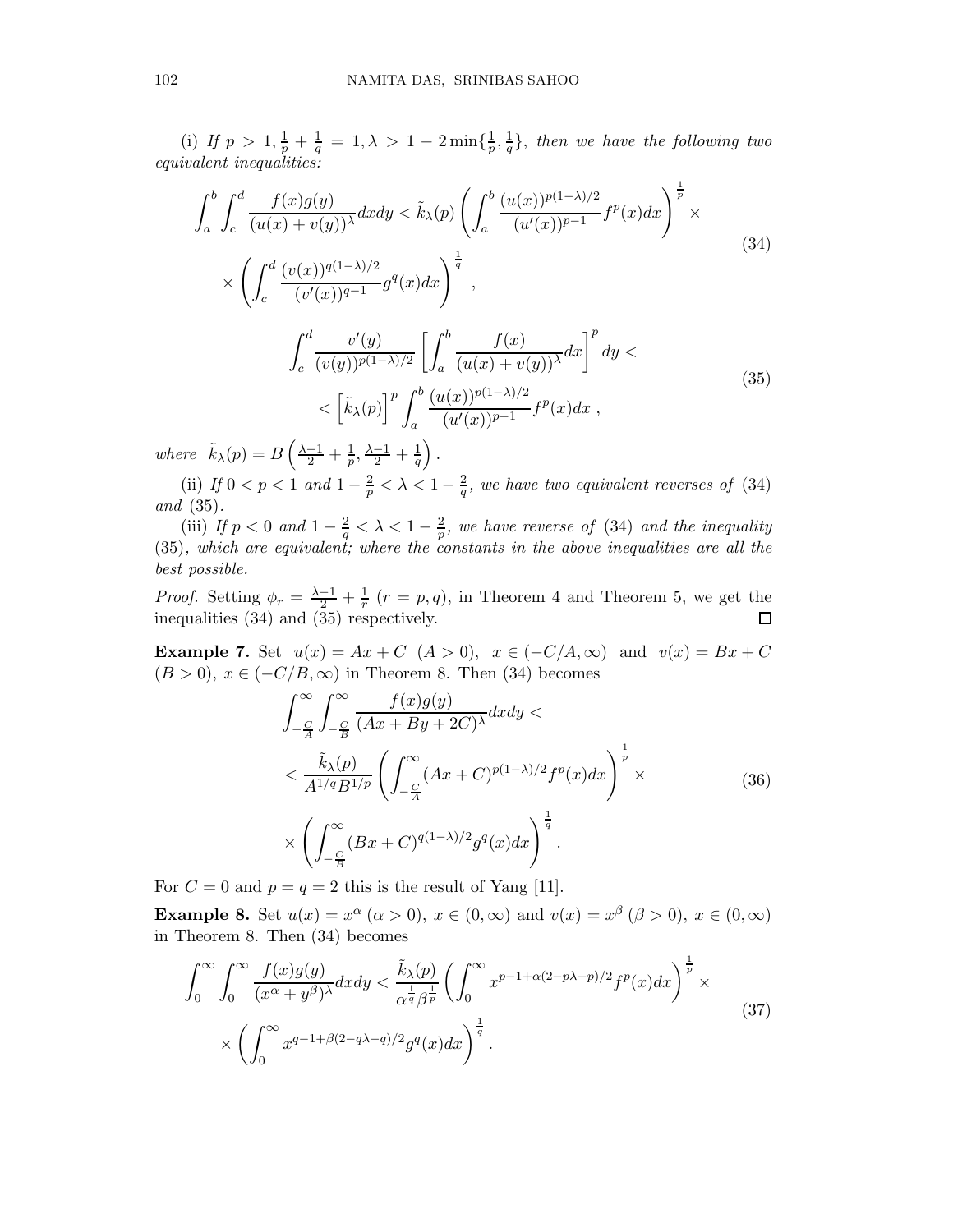Taking  $\lambda = 1$  and  $\alpha = \beta$ , we get the result of Yang [12, Theorem 3].

Example 9. Set  $u(x) = v(x) = \ln x$ ,  $x \in (1,\infty)$  in Theorem 8. Then (34) becomes

$$
\int_{1}^{\infty} \int_{1}^{\infty} \frac{f(x)g(y)}{(\ln x + \ln y)^{\lambda}} dx dy < \tilde{k}_{\lambda}(p) \left( \int_{1}^{\infty} (\ln x)^{p(1-\lambda)/2} x^{p-1} f^{p}(x) dx \right)^{\frac{1}{p}} \times \left( \int_{1}^{\infty} (\ln x)^{q(1-\lambda)/2} x^{q-1} g^{q}(x) dx \right)^{\frac{1}{q}}.
$$
\n(38)

For  $\lambda = 1$  this is the result of Yang [16, Theorem 3.1].

Theorem 9. If  $p>1, \frac{1}{p}+\frac{1}{q}$  $\frac{1}{q} = 1, \lambda > 0, f, g \ge 0$  satisfy  $0 < \int_a^b$  $\frac{(u(x))^{(p-1)(1-\lambda)}}{(u'(x))^{p-1}}f^p(x)dx$  $< \infty$  and  $0 < \int_{c}^{d}$  $(v(x))^{(q-1)(1-\lambda)}$  $\frac{(v'(x))^{(q-1)(1-\lambda)}}{(v'(x))^{q-1}}g^q(x)dx < \infty$ , then we have the following two equivalent inequalities :

$$
\int_{a}^{b} \int_{c}^{d} \frac{f(x)g(y)}{(u(x)+v(y))^{\lambda}} dx dy < B\left(\frac{\lambda}{p}, \frac{\lambda}{q}\right) \left(\int_{a}^{b} \frac{(u(x))^{(p-1)(1-\lambda)}}{(u'(x))^{p-1}} f^{p}(x) dx\right)^{\frac{1}{p}} \times
$$
\n
$$
\times \left(\int_{c}^{d} \frac{(v(x))^{(q-1)(1-\lambda)}}{(v'(x))^{q-1}} g^{q}(x) dx\right)^{\frac{1}{q}},
$$
\n
$$
\int_{c}^{d} \frac{v'(y)}{(v(y))^{1-\lambda}} \left[\int_{a}^{b} \frac{f(x)}{(u(x)+v(y))^{\lambda}} dx\right]^{p} dy <
$$
\n
$$
< \left[B\left(\frac{\lambda}{p}, \frac{\lambda}{q}\right)\right]^{p} \int_{a}^{b} \frac{(u(x))^{(p-1)(1-\lambda)}}{(u'(x))^{p-1}} f^{p}(x) dx,
$$
\n(40)

where the constants in the above inequalities are all the best possible.

*Proof.* Setting  $\phi_r = \frac{\lambda}{r}$  $\frac{\lambda}{r}$  ( $r = p, q$ ), in Theorem 4 and Theorem 5, we get the inequalities (39) and (40) respectively.  $\Box$ 

Example 10. Set  $u(x) = Ax + C$   $(A > 0)$ ,  $x \in (-C/A, \infty)$  and  $v(x) = Bx + C$  $(B > 0)$ ,  $x \in (-C/B, \infty)$  in Theorem 9. Then (39) becomes

$$
\int_{-\frac{C}{A}}^{\infty} \int_{-\frac{C}{B}}^{\infty} \frac{f(x)g(y)}{(Ax + By + 2C)^{\lambda}} dx dy \n< \frac{1}{A^{1/q}B^{1/p}} B\left(\frac{\lambda}{p}, \frac{\lambda}{q}\right) \left(\int_{-\frac{C}{A}}^{\infty} (Ax + C)^{(p-1)(1-\lambda)} f^{p}(x) dx\right)^{\frac{1}{p}} \times \left(\int_{-\frac{C}{B}}^{\infty} (Bx + C)^{(q-1)(1-\lambda)} g^{q}(x) dx\right)^{\frac{1}{q}}.
$$
\n(41)

For  $C = 0$  and  $p = q = 2$  this is the result of Yang [11].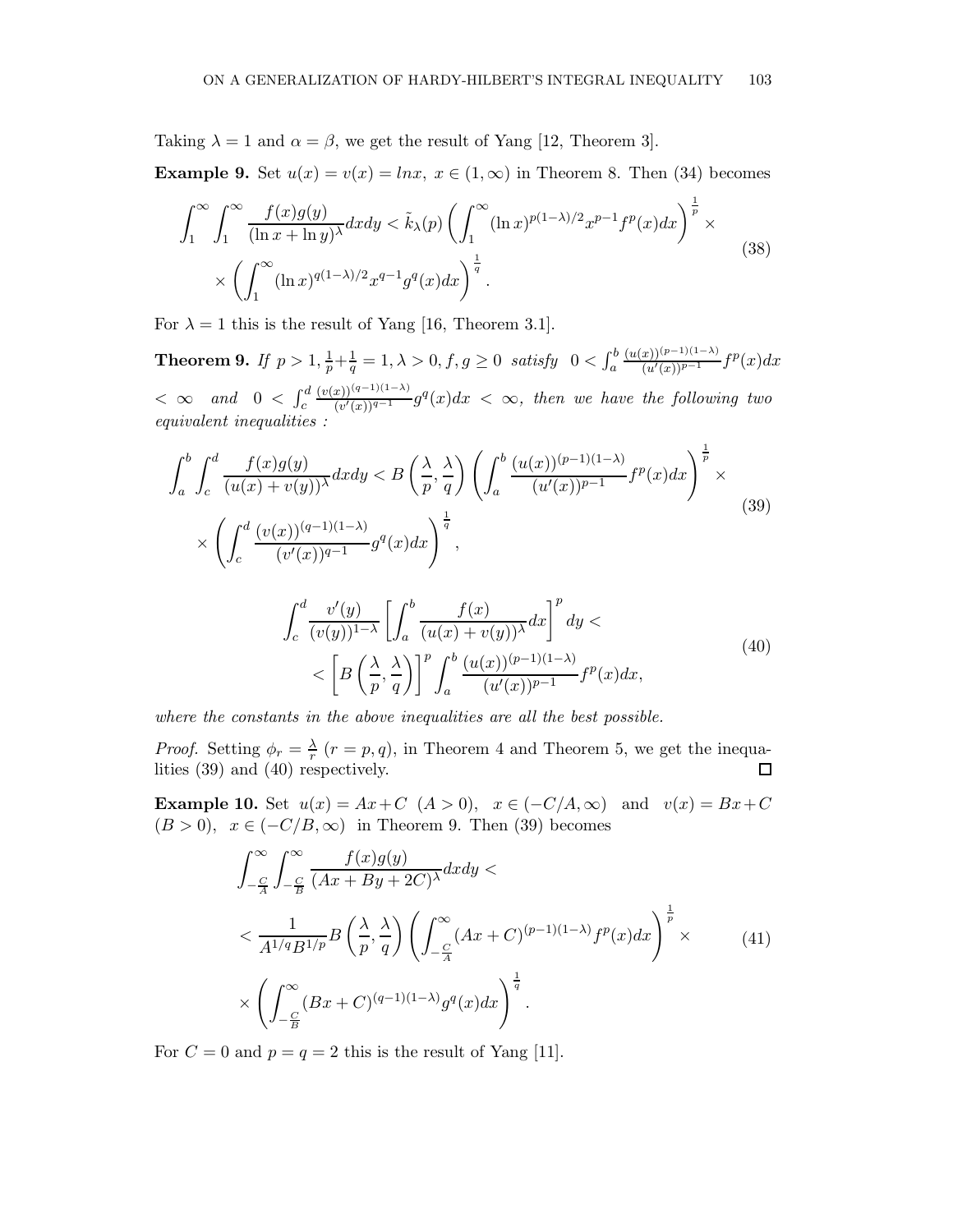**Example 11.** Set  $u(x) = x^{\alpha}$   $(\alpha > 0)$ ,  $x \in (0, \infty)$  and  $v(x) = x^{\beta}$   $(\beta > 0)$ ,  $x \in (0, \infty)$ in Theorem 9. Then (39) becomes

$$
\int_0^\infty \int_0^\infty \frac{f(x)g(y)}{(x^\alpha + y^\beta)^\lambda} dx dy < \frac{1}{\alpha^{\frac{1}{q}} \beta^{\frac{1}{p}}} B\left(\frac{\lambda}{p}, \frac{\lambda}{q}\right) \left(\int_0^\infty x^{(p-1)(1-\alpha\lambda)} f^p(x) dx\right)^{\frac{1}{p}} \times
$$
\n
$$
\times \left(\int_0^\infty x^{(q-1)(1-\beta\lambda)} g^q(x) dx\right)^{\frac{1}{q}}.
$$
\n(42)

For  $\alpha = \beta = 1$ , this is the result of Yang [17]; for  $\alpha = \beta, \lambda = 1$  this gives the result of Yang [14]; for  $\alpha = \beta = 2, \lambda = \frac{1}{2}$  $\frac{1}{2}$  this gives the result of Hong [5].

**Example 12.** Set  $u(x) = ax^{1+x}$ ,  $v(x) = bx^{1+x}$ ,  $x \in (0, \infty)$  and  $\lambda = 1$  in Theorem 9. Then (39) becomes

$$
\int_0^\infty \int_0^\infty \frac{f(x)g(y)}{ax^{1+x} + by^{1+y}} dxdy \n
$$
< \frac{1}{a^{\frac{1}{q}}b^{\frac{1}{p}}} B\left(\frac{1}{p}, \frac{1}{q}\right) \left(\int_0^\infty (x^x(1+x+ xlnx))^{1-p} f^p(x) dx\right)^{\frac{1}{p}} \times
$$
\n
$$
\times \left(\int_0^\infty (x^x(1+x+ xlnx))^{1-q} g^q(x) dx\right)^{\frac{1}{q}}.
$$
\n(43)
$$

This is the result of Jia and Gao [19].

**Example 13.** Set  $u(x) = v(x) = \ln x$ ,  $x \in (1, \infty)$  in Theorem 9. Then (39) becomes

$$
\int_{1}^{\infty} \int_{1}^{\infty} \frac{f(x)g(y)}{(\ln x + \ln y)^{\lambda}} dx dy < B\left(\frac{\lambda}{p}, \frac{\lambda}{q}\right) \left(\int_{1}^{\infty} (\ln x)^{(p-1)(1-\lambda)} x^{p-1} f^p(x) dx\right)^{\frac{1}{p}} \times \left(\int_{1}^{\infty} (\ln x)^{(q-1)(1-\lambda)} x^{q-1} g^q(x) dx\right)^{\frac{1}{q}}.
$$
\n(44)

For  $\lambda = 1$  this is the result of Yang [16, Theorem 3.1].

**Theorem 10.** If  $p > 1$ ,  $\frac{1}{p} + \frac{1}{q}$  $\frac{1}{q}$  = 1,  $\lambda$  > 0,  $f,g$   $\geq$  0 satisfy 0 <  $\int_a^b$  $\frac{(u(x))^{p-\lambda-1}}{(u'(x))^{p-1}}f^p(x)dx < \infty$  and  $0 < \int_c^d$  $(v(x))^{q-\lambda-1}$  $\frac{\partial v(x)}{\partial y^{i}(x)}\frac{q^{q}(x)}{q-x-i}g^{q}(x)dx < \infty$ , then we have the

following two equivalent inequalities:

$$
\int_{a}^{b} \int_{c}^{d} \frac{f(x)g(y)}{(u(x)+v(y))^\lambda} dx dy < B\left(\frac{\lambda}{p}, \frac{\lambda}{q}\right) \left(\int_{a}^{b} \frac{(u(x))^{p-\lambda-1}}{(u'(x))^{p-1}} f^p(x) dx\right)^{\frac{1}{p}} \times \left(\int_{c}^{d} \frac{(v(x))^{q-\lambda-1}}{(v'(x))^{q-1}} g^q(x) dx\right)^{\frac{1}{q}},\tag{45}
$$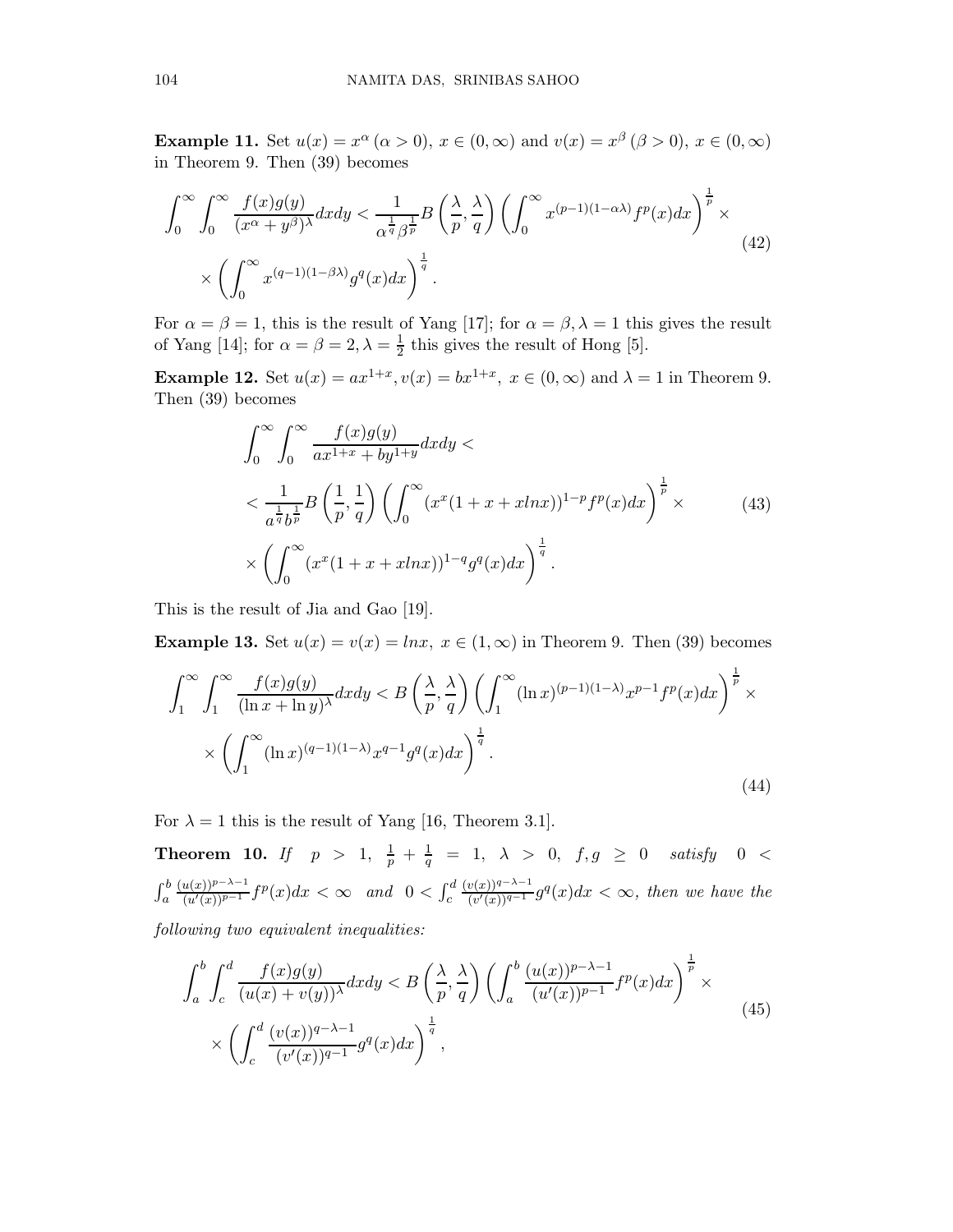$$
\int_{c}^{d} \frac{v'(y)}{(v(y))^{1-\lambda(p-1)}} \left[ \int_{a}^{b} \frac{f(x)}{(u(x)+v(y))^{\lambda}} dx \right]^{p} dy \n< \left[ B\left(\frac{\lambda}{p}, \frac{\lambda}{q}\right) \right]^{p} \int_{a}^{b} \frac{(u(x))^{p-\lambda-1}}{(u'(x))^{p-1}} f^{p}(x) dx,
$$
\n(46)

where the constants in the above inequalities are all the best possible.

*Proof.* Setting  $\phi_r = \lambda \left(1 - \frac{1}{r}\right)$  $\frac{1}{r}$   $(r = p, q)$ , in Theorem 4 and Theorem 5, we get the inequalities (45) and (46) respectively.  $\Box$ 

**Example 14.** Set  $u(x) = Ax + C (A > 0), x \in (-C/A, \infty)$  and  $v(x) = Bx + C$  $(B > 0)$ ,  $x \in (-C/B, \infty)$  in Theorem-10. Then (45) becomes

$$
\int_{-\frac{C}{A}}^{\infty} \int_{-\frac{C}{B}}^{\infty} \frac{f(x)g(y)}{(Ax + By + 2C)^{\lambda}} dx dy \n< \frac{1}{A^{1/q}B^{1/p}} B\left(\frac{\lambda}{p}, \frac{\lambda}{q}\right) \left(\int_{-\frac{C}{A}}^{\infty} (Ax + C)^{p-\lambda-1} f^{p}(x) dx\right)^{\frac{1}{p}} \times \left(\int_{-\frac{C}{B}}^{\infty} (Bx + C)^{q-\lambda-1} g^{q}(x) dx\right)^{\frac{1}{q}}.
$$
\n(47)

For  $C = 0$  and  $p = q = 2$  this is the result of Yang [11].

**Example 15.** Set  $u(x) = x^{\alpha} (\alpha > 0)$ ,  $x \in (0, \infty)$  and  $v(x) = x^{\beta} (\beta > 0)$ ,  $x \in (0, \infty)$ in Theorem 10. Then (45) becomes

$$
\int_0^\infty \int_0^\infty \frac{f(x)g(y)}{(x^\alpha + y^\beta)^\lambda} dx dy < \frac{1}{\alpha^{\frac{1}{q}} \beta^{\frac{1}{p}}} B\left(\frac{\lambda}{p}, \frac{\lambda}{q}\right) \times \times \left(\int_0^\infty x^{p-\alpha\lambda-1} f^p(x) dx\right)^{\frac{1}{p}} \left(\int_0^\infty x^{q-\beta\lambda-1} g^q(x) dx\right)^{\frac{1}{q}}.
$$
\n(48)

This is the result of Azar [23, Theorem 1], with the constant factor  $\frac{1}{\alpha^{1/q} \beta^{1/p}} B\left(\frac{\lambda}{p}\right)$  $\frac{\lambda}{p},\frac{\lambda}{q}$  $\frac{\lambda}{q}\bigg)$ is the best possible for  $\alpha = \beta$ , but we proved that the constant factor is the best possible for all  $\alpha$  and  $\beta$ . For  $\alpha = \beta = 1$ , we get the result of Yang [17].

Example 16. Set  $u(x) = v(x) = \ln x$ ,  $x \in (1,\infty)$  in Theorem 10. Then (45) becomes

$$
\int_{1}^{\infty} \int_{1}^{\infty} \frac{f(x)g(y)}{(\ln x + \ln y)^{\lambda}} dx dy < B\left(\frac{\lambda}{p}, \frac{\lambda}{q}\right) \left(\int_{1}^{\infty} (\ln x)^{p-\lambda-1} x^{p-1} f^p(x) dx\right)^{\frac{1}{p}} \times \left(\int_{1}^{\infty} (\ln x)^{q-\lambda-1} x^{q-1} g^q(x) dx\right)^{\frac{1}{q}}.
$$
\n(49)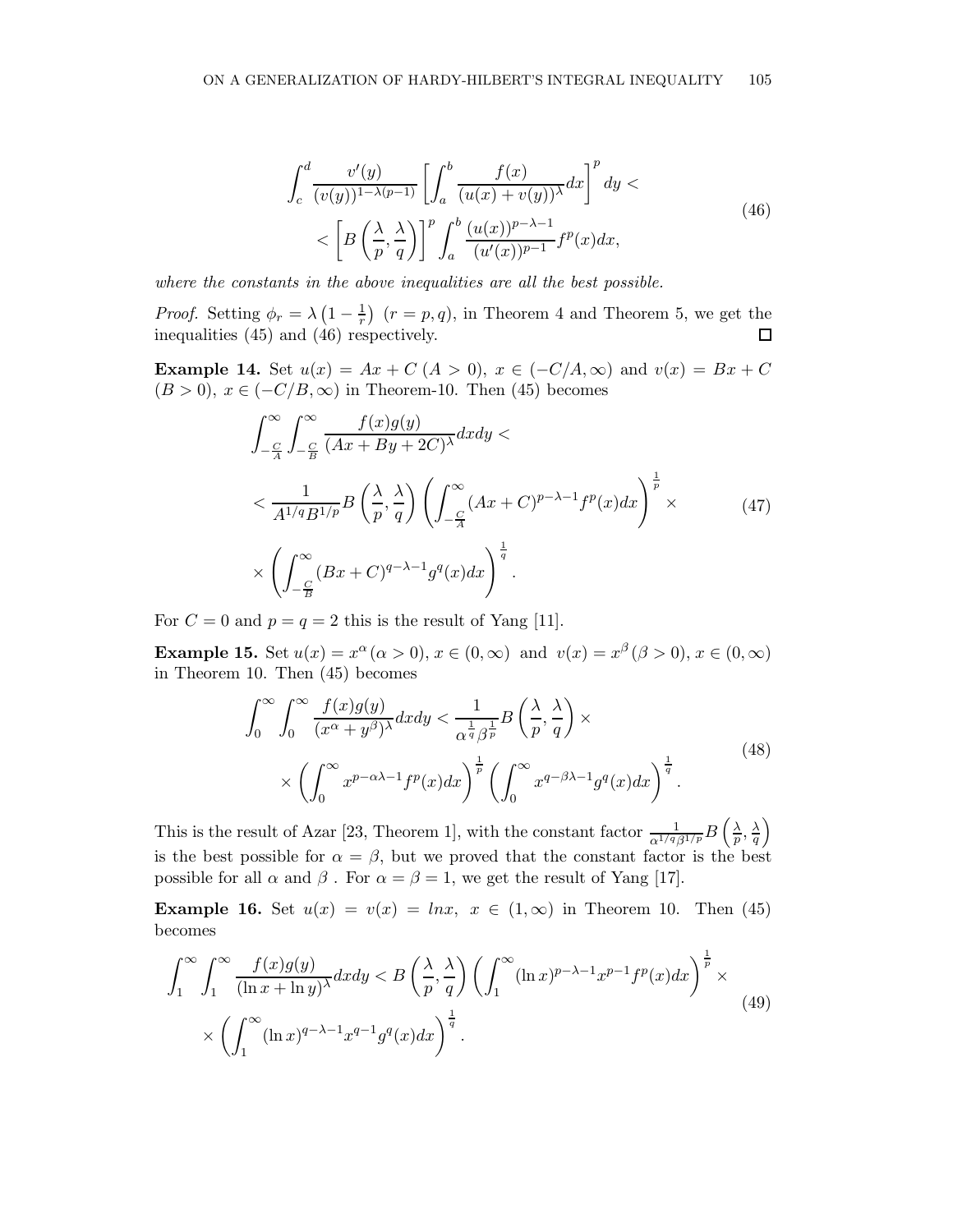Remark 1. For  $\lambda = 1, u(x) = v(x) = x^{\alpha}, \phi_r = \frac{1}{\alpha}$  $\frac{1}{\alpha r}$   $(r = p, q)$ , Theorem 2 gives

$$
\int_0^\infty \int_0^\infty \frac{f(x)g(y)}{x^\alpha + y^\alpha} dx dy < \frac{\pi}{\alpha \sin^{\frac{1}{p}} (\pi/\alpha p) \sin^{\frac{1}{q}} (\pi/\alpha q)} \times \left( \int_0^\infty x^{1-\alpha} f^p(x) dx \right)^{\frac{1}{p}} \left( \int_0^\infty x^{1-\alpha} g^q(x) dx \right)^{\frac{1}{q}},
$$
\n
$$
(50)
$$

which is the result of Kuang[4].

Remark 2. For  $\lambda = b + c + 1, u(x) = v(x) = x, \phi_p = c + 1 - \frac{1}{p}, \phi_q = b + 1 - \frac{1}{q},$ Theorem 2 gives

$$
\int_0^\infty \int_0^\infty \frac{f(x)g(y)}{(x+y)^{b+c+1}} dx dy < B\left(b + \frac{1}{p}, c + \frac{1}{q}\right) \times \\
\times \left(\int_0^\infty x^{p(1-b)-2} f^p(x) dx\right)^{\frac{1}{p}} \left(\int_0^\infty x^{q(1-c)-2} g^q(x) dx\right)^{\frac{1}{q}},\n\tag{51}
$$

which is given by Peachey [24].

Remark 3. For  $u(x) = v(x) = x^{\alpha}, \ \phi_p = \frac{1 - mp}{\alpha}$  $\frac{(-mp)}{\alpha}$ ,  $\phi_q = \frac{1-nq}{\alpha}$  $\frac{-nq}{\alpha}$ , Theorem 2 gives the following results:

If  $p > 1$ ,  $1/p + 1/q = 1, \alpha > 0, \lambda > 0, m, n \in \mathbb{R}$  such that  $0 < 1 - mp < \alpha\lambda$ ,  $0 < 1 - nq < \alpha\lambda$  and  $f \ge 0, g \ge 0$  satisfy  $0 < \int_0^\infty x^{(1-\alpha\lambda)+p(n-m)} f^p(x) dx < \infty$  and  $0 < \int_0^\infty y^{(1-\alpha\lambda)+q(m-n)} g^q(x) dx < \infty$  then

$$
\int_0^\infty \int_0^\infty \frac{f(x)g(y)}{(x^\alpha + y^\alpha)^\lambda} dxdy \le H_{\lambda,\alpha}(m,n,p,q) \left( \int_0^\infty x^{(1-\alpha\lambda)+p(n-m)} f^p(x) dx \right)^{\frac{1}{p}} \times \left( \int_0^\infty y^{(1-\alpha\lambda)+q(m-n)} g^q(y) dy \right)^{\frac{1}{q}},
$$
\n
$$
(52)
$$

where  $H_{\lambda,\alpha}(m,n,p,q) = \frac{1}{\alpha} B^{\frac{1}{p}} \left( \frac{1 - mp}{\alpha} \right)$  $\frac{(-mp)}{\alpha}, \lambda - \frac{1-mp}{\alpha}$  $\frac{(-mp)}{\alpha}$ ) $B^{\frac{1}{q}}(\frac{1-nq}{\alpha})$  $\frac{-nq}{\alpha}, \lambda - \frac{1-nq}{\alpha}$  $\frac{-nq}{\alpha}$ ). Further if  $mp + nq = 2 - \alpha\lambda$ , then Theorem 4 gives

$$
\int_0^\infty \int_0^\infty \frac{f(x)g(y)}{(x^\alpha + y^\alpha)^\lambda} dx dy < \frac{1}{\alpha} B\left(\frac{1 - mp}{\alpha}, \frac{1 - nq}{\alpha}\right) \left(\int_0^\infty x^{n(p+q)-1} f^p(x) dx\right)^{\frac{1}{p}} \times \left(\int_0^\infty y^{m(p+q)-1} g^q(y) dy\right)^{\frac{1}{q}},\tag{53}
$$

where the constant factor  $\frac{1}{\alpha}B(\frac{1-mp}{\alpha})$  $rac{-mp}{\alpha}, \frac{1-nq}{\alpha}$  $\frac{-nq}{\alpha}$ ) is the best possible. These two inequalities are given by Hong [6].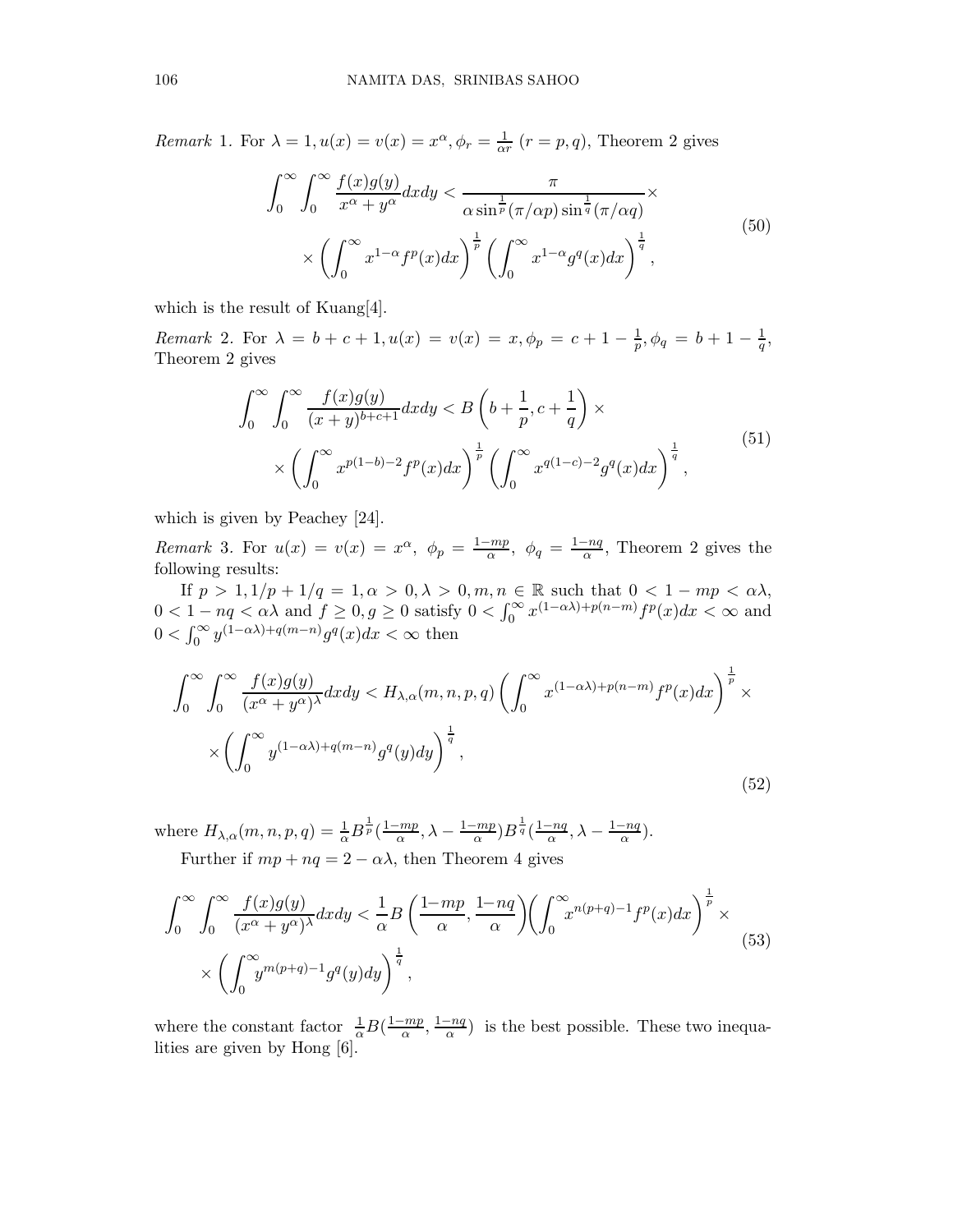Remark 4. Replacing  $u(x)$  by  $xu(x)$  and  $v(x)$  by  $xv(x)$  and taking  $\phi_p = 1 - A_2p$ ,  $\phi_q = 1 - A_1 q$  in Theorem 2, we get the following result given by Mario Krnic et. al [27]:  $\sqrt{1}$ 

If 
$$
p > 1, 1/p + 1/q = 1, \lambda > 0, A_1 \in \left(\frac{1-\lambda}{q}, \frac{1}{q}\right)
$$
 and  $A_2 \in \left(\frac{1-\lambda}{p}, \frac{1}{p}\right)$  then  
\n
$$
\int_0^\infty \int_0^\infty \frac{f(x)g(y)}{(xu(x) + yv(y))^\lambda} dxdy \n $\leq L \left( \int_0^\infty (xu(x))^{1-\lambda+p(A_1-A_2)} (u(x) + xu'(x))^{1-p} f^p(x) dx \right)^{1/p} \times$  (54)  
\n $\times \left( \int_0^\infty (xv(x))^{1-\lambda+q(A_2-A_1)} (v(x) + xv'(x))^{1-q} g^q(x) dx \right)^{1/q},$
$$

where  $L = (B(1 - A_2p, \lambda - 1 + A_2p))^{\frac{1}{p}} (B(1 - A_1q, \lambda - 1 + A_1q))^{\frac{1}{q}}$ .

*Remark* 5. For  $u(x) = Aa^x, v(x) = Bb^x, \phi_r = 1 + (1 - \frac{1}{r})$  $(\frac{1}{r})(\lambda-2)(r=p,q)$ , Theorem 4 gives the following inequality:

If  $p > 1, \frac{1}{p} + \frac{1}{q}$  $\frac{1}{q} = 1, \lambda > 2 - \min\{p, q\}, A > 0, B > 0, a > 1, b > 1$  and  $f, g \ge 0$ satisfy  $0 < \int_{-\infty}^{\infty} a^{(2-\lambda-p)x} f^p(x) dx < \infty$  and  $0 < \int_{-\infty}^{\infty} b^{(2-\lambda-q)x} g^q(x) dx < \infty$ , then

$$
\int_{-\infty}^{\infty} \int_{-\infty}^{\infty} \frac{f(x)g(y)}{(Aa^x + Bb^y)^{\lambda}} dx dy \n< C \left( \int_{-\infty}^{\infty} a^{(2-\lambda-p)x} f^p(x) dx \right)^{\frac{1}{p}} \left( \int_{-\infty}^{\infty} b^{(2-\lambda-q)x} g^q(x) dx \right)^{\frac{1}{q}},
$$
\n(55)

where the constant factor  $C = \left(\frac{A^{1-\lambda}}{B \ln h}\right)$  $\frac{A^{1-\lambda}}{B\ln b}\bigg)^{\frac{1}{p}}\left(\frac{B^{1-\lambda}}{A\ln a}\right)$  $\frac{B^{1-\lambda}}{A\ln a}\Big)^{\frac{1}{q}} B\left(\frac{p+\lambda-2}{p}\right)$  $\frac{\lambda-2}{p}$ ,  $\frac{q+\lambda-2}{q}$  $\left(\frac{\lambda-2}{q}\right)$  is the best possible. This inequality is an extension of the result of Zhou et.al[22], where they consider the parameter  $p \ge q > 1, 1 - \frac{q}{p} < \lambda \le 2$ .

Remark 6. For  $u(x) = v(x)$ , Theorem 4 gives (52).

For other appropriate values of  $\lambda, \phi_p, \phi_q, u(x)$  and  $v(x)$  taken in Theorem 2–5, many new inequalities can be obtained.

### 5 Applications

In this section, we will give the generalizations of Hardy-Littlewood's inequality. Let  $f \in L^2(0,1)$  and  $f(x) \neq 0$ . If

$$
a_n = \int_0^1 x^n f(x) dx, \quad n = 0, 1, 2, 3, \dots
$$

then we have the Hardy-Littlewood's inequality (see [1]) of the form

$$
\sum_{n=0}^{\infty} a_n^2 < \pi \int_0^1 f^2(x) dx \tag{56}
$$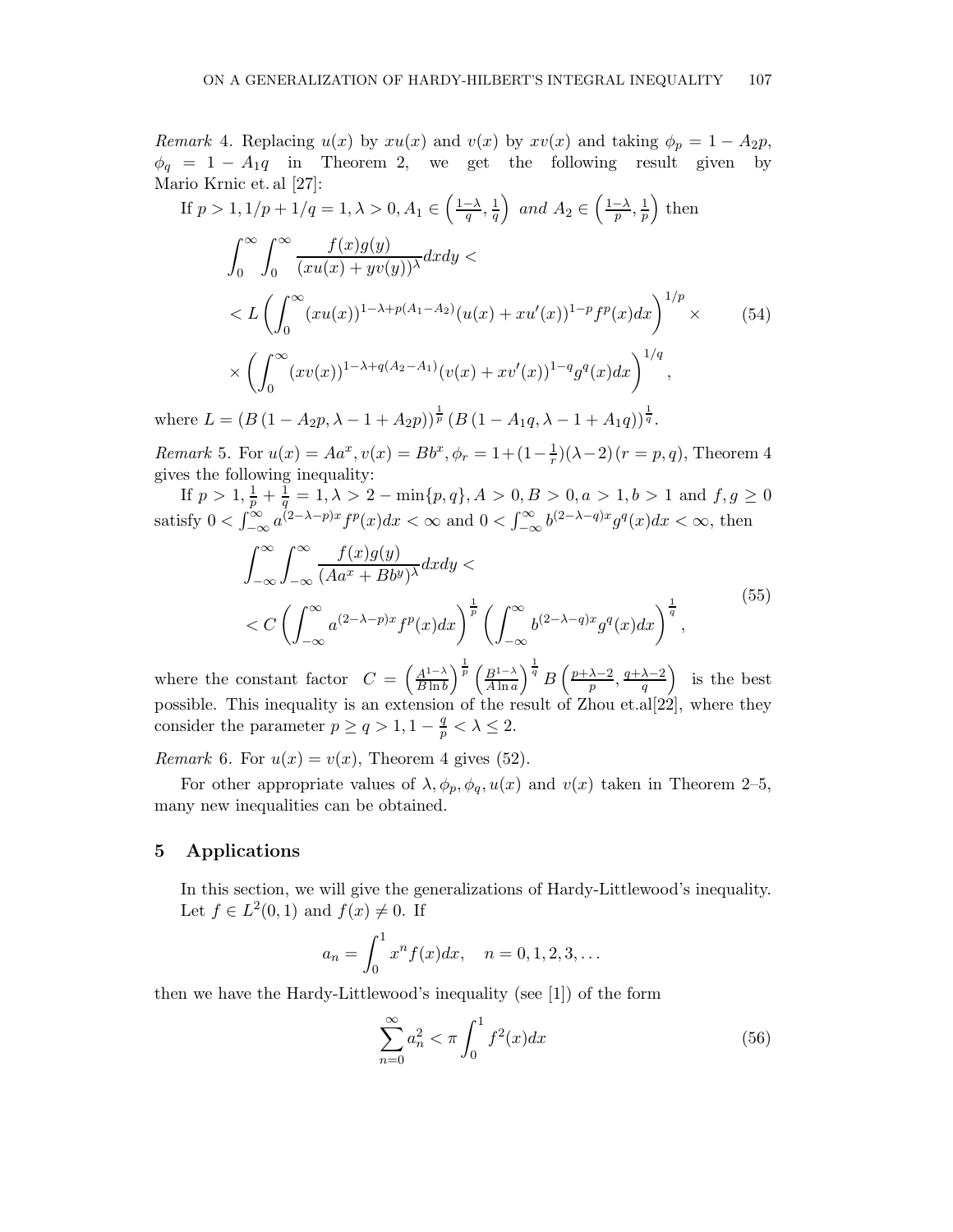where the constant factor  $\pi$  is the best possible.

In [20, 21], Gao gave the integral version of Hardy-Littlewood's inequality as follows :

Let  $h \in L^2(0,1)$  and  $h \neq 0$ . If

$$
f(x) = \int_0^1 t^x |h(t)| dt, \quad x \in [0, \infty),
$$

then

$$
\int_0^\infty f^2(x)dx < \pi \int_0^1 h^2(t)dt \tag{57}
$$

and

$$
\int_0^\infty f^2(x)dx < \pi \int_0^1 th^2(t)dt. \tag{58}
$$

**Theorem 11.** Let  $p > 1$ ,  $\frac{1}{p} + \frac{1}{q}$  $\frac{1}{q} = 1$ ,  $h \in L^2(0,1)$  and  $h(t) \neq 0$ . Define a function  $f(x)$  by

$$
f(x) = (u'(x))^\frac{1}{p} \int_0^1 t^{u(x)} |h(t)| dt, \quad x \in (a, b).
$$

If  $0 < \int_a^b (u'(x))^{2-p} f^{p(p-1)}(x) dx < \infty$ , then

$$
\left(\int_{a}^{b} f^{p}(x)dx\right)^{1+\frac{1}{p}} < \frac{\pi}{\sin\frac{\pi}{p}} \left(\int_{a}^{b} (u'(x))^{2-p} f^{p(p-1)}(x)dx\right)^{\frac{1}{p}} \int_{0}^{1} th^{2}(t)dt.
$$
 (59)

Proof. We can write

$$
f^{p}(x) = f^{p-1}(x)u'(x)^{\frac{1}{p}} \int_{0}^{1} t^{u(x)} |h(t)| dt.
$$

Now applying, Schwartz inequality and Corollary-1, we have

$$
\left(\int_{a}^{b} f^{p}(x) dx\right)^{2} =
$$
\n
$$
= \left\{\int_{0}^{1} \left(\int_{a}^{b} f^{p-1}(x) u'(x)^{\frac{1}{p}} t^{u(x)-\frac{1}{2}} dx\right) t^{\frac{1}{2}} |h(t)| dt\right\}^{2} \le
$$
\n
$$
\leq \int_{0}^{1} \left(\int_{a}^{b} f^{p-1}(x) u'(x)^{\frac{1}{p}} t^{u(x)-\frac{1}{2}} dx\right)^{2} dt \times \int_{0}^{1} th^{2}(t) dt =
$$
\n
$$
= \left(\int_{a}^{b} \int_{a}^{b} \frac{f^{p-1}(x) u'(x)^{\frac{1}{p}} f^{p-1}(y) u'(y)^{\frac{1}{p}}}{u(x)+u(y)} dx dy\right) \times \int_{0}^{1} th^{2}(t) dt \le
$$
\n
$$
\leq \frac{\pi}{\sin \frac{\pi}{p}} \left(\int_{a}^{b} (u'(x))^{1-p} f^{p(p-1)}(x) u'(x) dx\right)^{\frac{1}{p}} \times
$$
\n
$$
\times \left(\int_{a}^{b} (u'(x))^{1-q} f^{q(p-1)}(x) (u'(x))^{\frac{q}{p}} dx\right)^{\frac{1}{q}} \times \int_{0}^{1} th^{2}(t) dt =
$$
\n
$$
= \frac{\pi}{\sin \frac{\pi}{p}} \left(\int_{a}^{b} (u'(x))^{2-p} f^{p(p-1)}(x) dx\right)^{\frac{1}{p}} \left(\int_{a}^{b} f^{p}(x) dx\right)^{\frac{1}{q}} \times \int_{0}^{1} th^{2}(t) dt.
$$
\n(4.12)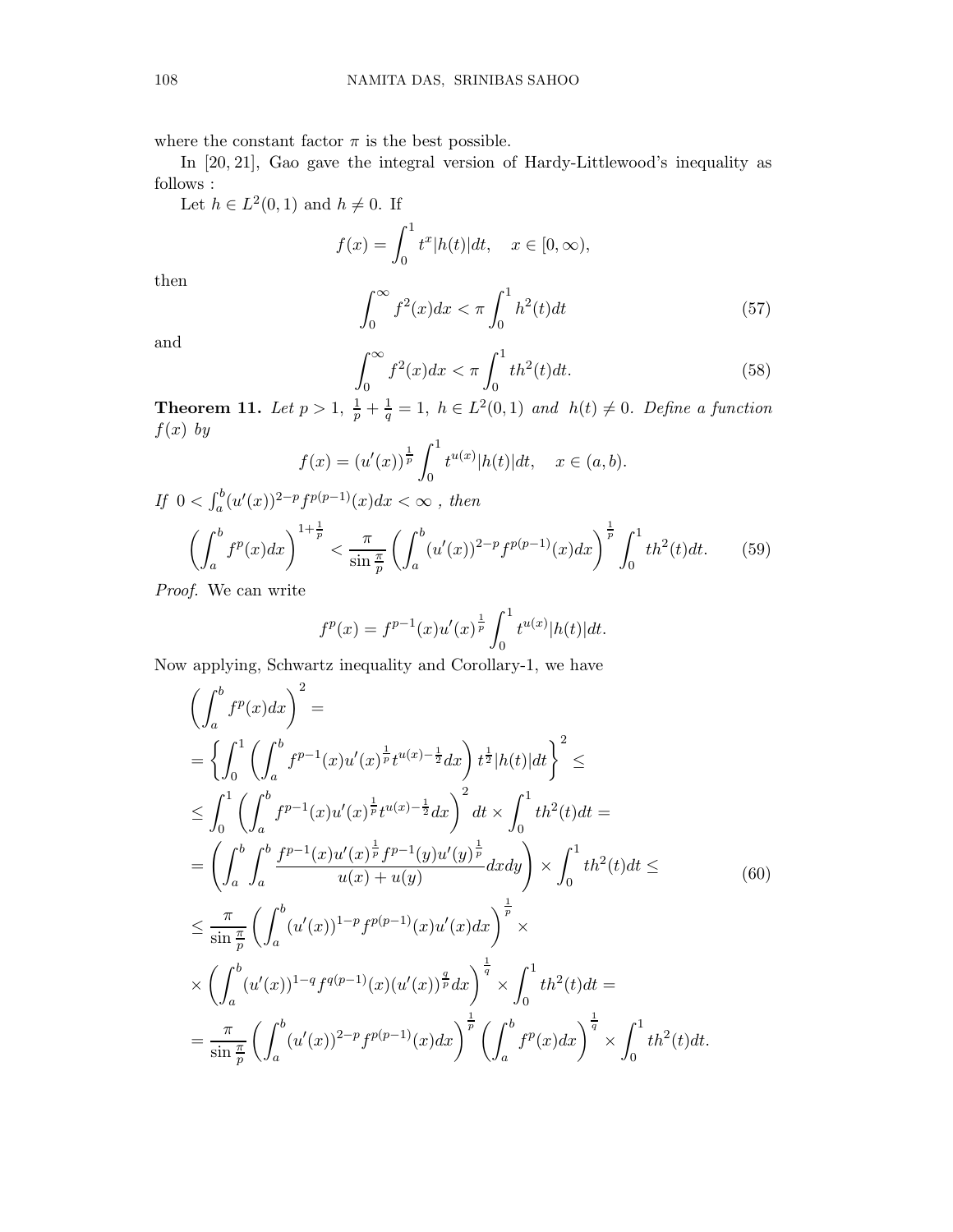Since  $h(t) \neq 0$ , so,  $f(x) \neq 0$ . Hence it is impossible for equality in (60) and then we get the inequality (59). This completes the theorem.  $\Box$ 

**Theorem 12.** Let  $p > 1$ ,  $\frac{1}{p} + \frac{1}{q}$  $\frac{1}{q} = 1$ ,  $h \in L^2(0,1)$  and  $h(t) \neq 0$ . Define a function  $f(x)$  by

$$
f(x) = (u(x))^{\frac{1}{2} - \frac{1}{p}} (u'(x))^{\frac{1}{p}} \int_0^1 t^{u(x)} |h(t)| dt, \quad x \in (a, b).
$$

If  $0 < \int_a^b \left( \frac{u'(x)}{u(x)} \right)$  $\frac{u'(x)}{u(x)}\Big)^{2-p} f^{p(p-1)}(x)dx < \infty$ , then

$$
\left(\int_{a}^{b} f^{p}(x)dx\right)^{1+\frac{1}{p}} < \pi \left(\int_{a}^{b} \left(\frac{u'(x)}{u(x)}\right)^{2-p} f^{p(p-1)}(x)dx\right)^{\frac{1}{p}} \int_{0}^{1} th^{2}(t)dt.
$$
 (61)

Proof. Proceeding as in Theorem refhlthm1 and using Corollary 2, we complete the theorem.  $\Box$ 

*Remark* 7. Taking  $p = 2$  in Theorem 11 and Theorem 12, we get

$$
\int_0^\infty f^2(x)dx < \pi \int_0^1 th^2(t)dt \tag{62}
$$

which is a generalization of Hardy-Littlewood inequality (58).

#### References

- [1] Hardy G.H., Littlewood J.E., Polya G. Inequalities. Cambridge University Press, Cambrige, 1952.
- [2] Kuang J. Applied Inequalities. Shangdong Science and Technology Press, Jinan, 2004.
- [3] Wang Z., Guo D. An Introduction to Special Functions. Science Press, Beijing, 1979.
- [4] KUANG J. On new extensions of Hilbert's Inequalities. J. Math. Anal. Appl., 1999, 235, No. 2, 608–614.
- [5] Hong Y. All-sided Generalization about Hardy-Hilbert's integral inequalities. Acta Math. Sinica (China), 2001, 44, 619–626.
- [6] Hong Y. On Hardy-Hilbert's integral inequalities with some parameters. J. Ineq. Pure and Appl. Math., 2005, 6, No. 4, Art-92.
- [7] Yang B. On generalization of Hardy-Hilbert's integral inequalities. Acta Math. Sinica (China),, 1998, 41, No. 4, 839–844.
- [8] YANG B., DEBNATH L. On a new generalization of Hilbert's integral inequality and it's application. RGMIA Research Report Collection, 1999, 2, No. 5, Article 13.
- [9] Yang B. On new generalizations of Hilbert's inequality. J. Math. Anal. Appl., 2000, 248, 29–40.
- [10] Yang B. On a general Hardy-Hilbert's integral inequality with a best value. Chin. Ann. of Math., 2000, 21A, 401–408.
- [11] YANG B. On Hardy-Hilbert's integral inequality. J. Math. Anal. Appl., 2001, 261, 295–306.